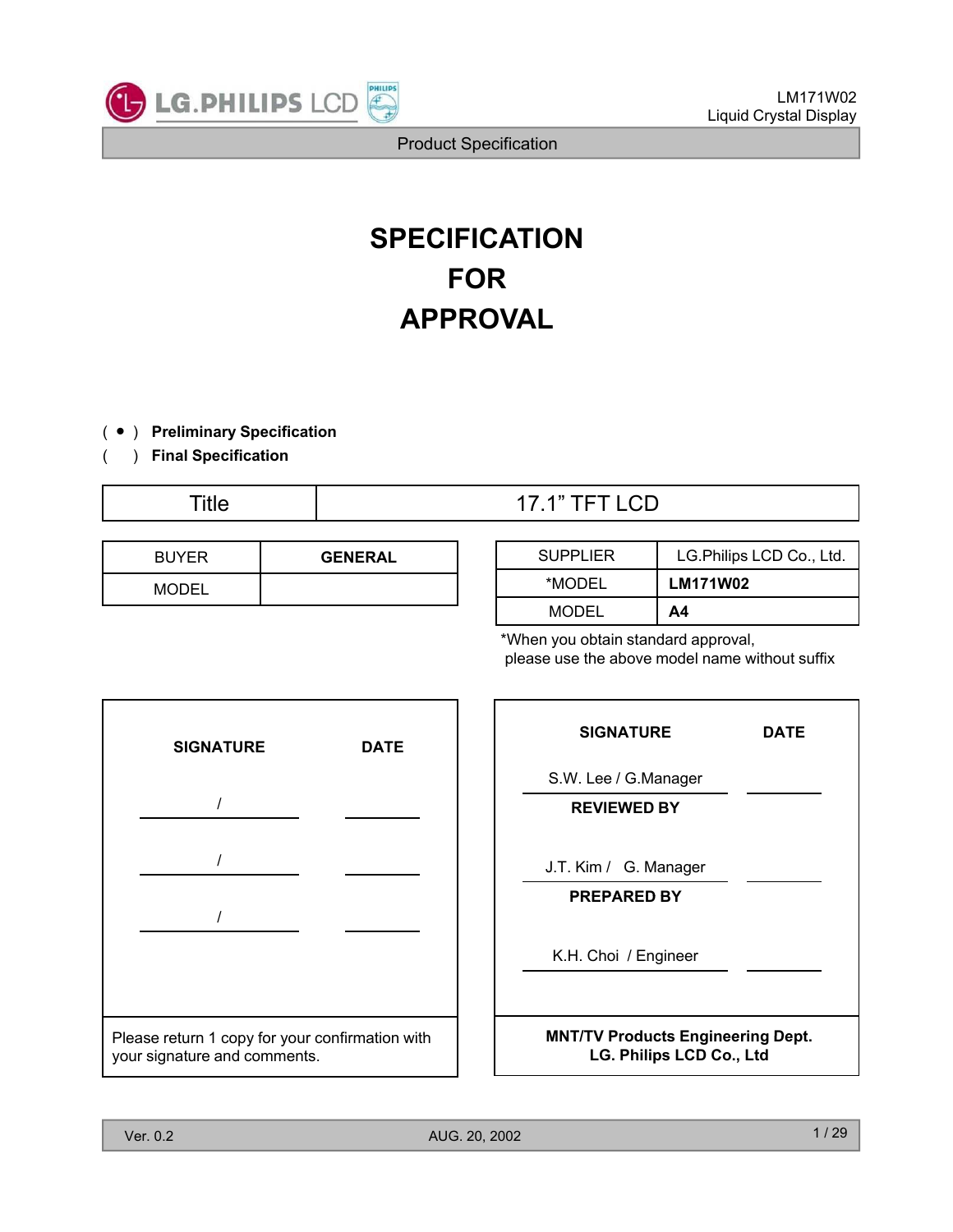

# **Contents**

| <b>No</b>      | <b>ITEM</b>                       | Page           |
|----------------|-----------------------------------|----------------|
|                | <b>COVER</b>                      | 1              |
|                | <b>CONTENTS</b>                   | 2              |
|                | RECORD OF REVISIONS               | 3              |
| 1              | <b>GENERAL DESCRIPTION</b>        | 4              |
| $\overline{2}$ | ABSOLUTE MAXIMUM RATINGS          | 5              |
| 3              | ELECTRICAL SPECIFICATIONS         | 6              |
| $3 - 1$        | ELECTRICAL CHARACTREISTICS        | $\overline{7}$ |
| $3-2$          | INTERFACE CONNECTIONS             | 8              |
| $3-3$          | SIGNAL TIMING SPECIFICATIONS      | 10             |
| $3 - 4$        | SIGNAL TIMING WAVEFORMS           | 11             |
| $3-5$          | <b>COLOR INPUT DATA REFERNECE</b> | 12             |
| $3-6$          | <b>POWER SEQUENCE</b>             | 13             |
| 4              | <b>OPTICAL SFECIFICATIONS</b>     | 14             |
| 5              | MECHANICAL CHARACTERISTICS        | 18             |
| 6              | <b>RELIABLITY</b>                 | 21             |
| 7              | INTERNATIONAL STANDARDS           | 22             |
| $7-1$          | <b>SAFETY</b>                     | 22             |
| $7-2$          | EMC                               | 22             |
| 8              | Packing                           | 23             |
| $8 - 1$        | DESIGNATION OF LOT MARK           | 23             |
| $8 - 2$        | Packing FORM                      | 23             |
| 9              | <b>PRECAUTIONS</b>                | 24             |
| 10             | E-EDID DATA FOR LM71W02           | 26             |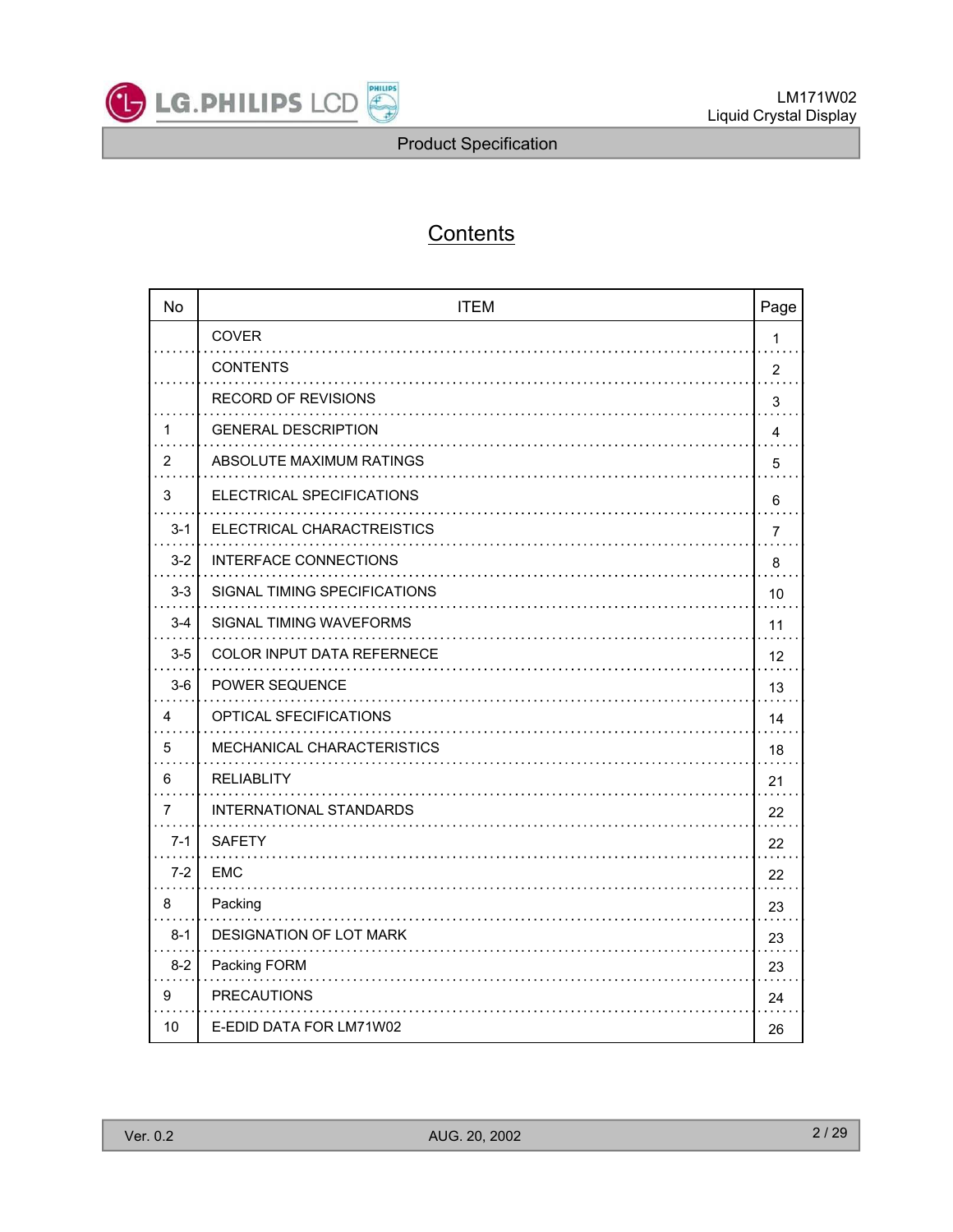

# **RECORD OF REVISIONS**

| Revision No | <b>Revision Date</b> | Page                     | <b>DESCRIPTION</b>                                                    |
|-------------|----------------------|--------------------------|-----------------------------------------------------------------------|
| 0.1         | Jul. 24. 2002        | $\overline{\phantom{0}}$ | First Draft (Preliminary)                                             |
| $0.2\,$     | Aug. 20. 2002        | $\,6\,$                  | Changed the Power Supply Input Voltage : Max $3.45V \rightarrow 3.5V$ |
|             |                      |                          |                                                                       |
|             |                      |                          |                                                                       |
|             |                      |                          |                                                                       |
|             |                      |                          |                                                                       |
|             |                      |                          |                                                                       |
|             |                      |                          |                                                                       |
|             |                      |                          |                                                                       |
|             |                      |                          |                                                                       |
|             |                      |                          |                                                                       |
|             |                      |                          |                                                                       |
|             |                      |                          |                                                                       |
|             |                      |                          |                                                                       |
|             |                      |                          |                                                                       |
|             |                      |                          |                                                                       |
|             |                      |                          |                                                                       |
|             |                      |                          |                                                                       |
|             |                      |                          |                                                                       |
|             |                      |                          |                                                                       |
|             |                      |                          |                                                                       |
|             |                      |                          |                                                                       |
|             |                      |                          |                                                                       |
|             |                      |                          |                                                                       |
|             |                      |                          |                                                                       |
|             |                      |                          |                                                                       |
|             |                      |                          |                                                                       |
|             |                      |                          |                                                                       |
|             |                      |                          |                                                                       |
|             |                      |                          |                                                                       |
|             |                      |                          |                                                                       |
|             |                      |                          |                                                                       |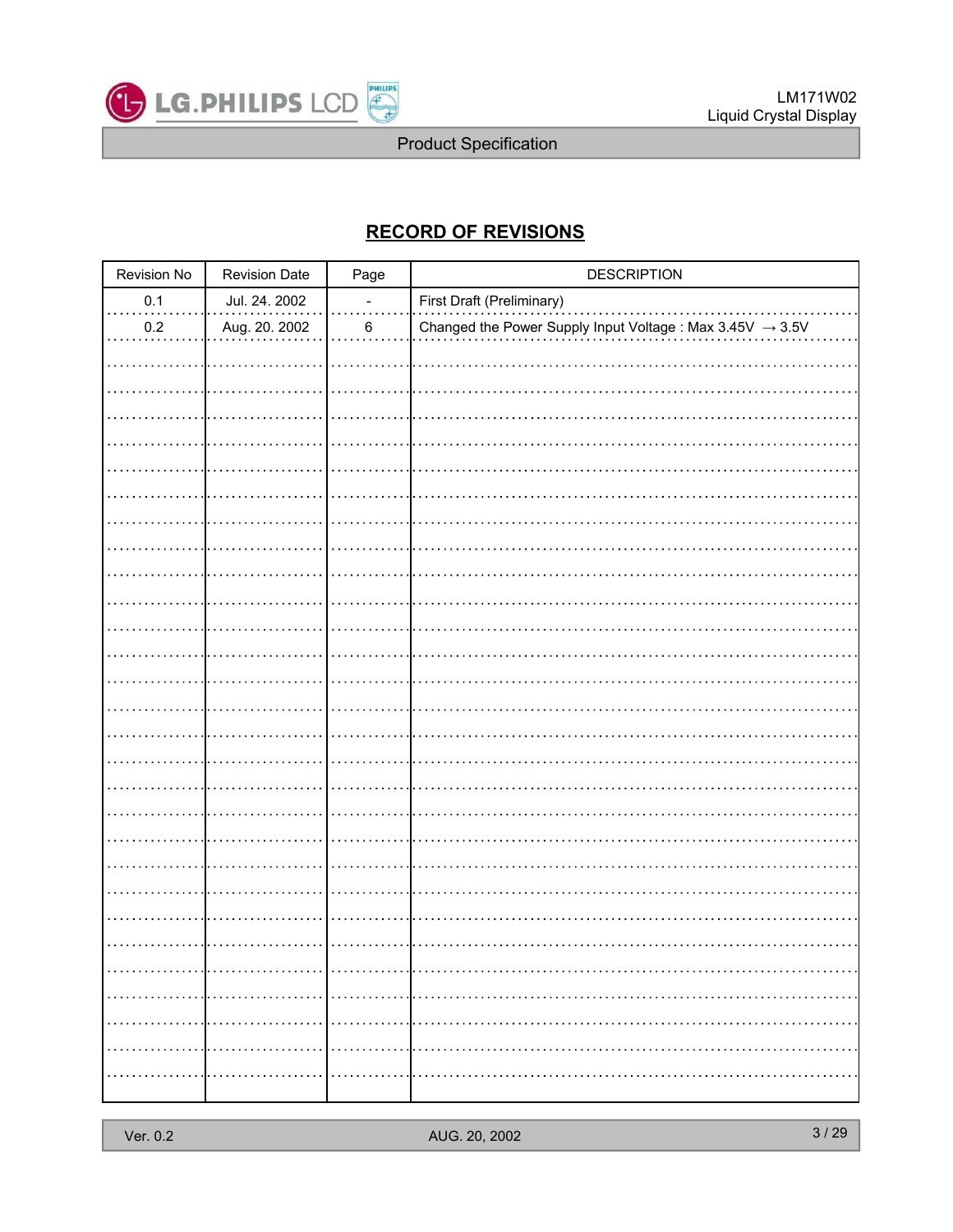

### **1 General Description 1. General**

The LM171W02 is a Color Active Matrix Liquid Crystal Display with an integral Cold Cathode Fluorescent Lamp(CCFL) backlight system. The matrix employs a-Si Thin Film Transistor as the active element. It is a transmissive type display operating in the normally white mode. This TFT-LCD has a 17.1 inch diagonally measured active display area with WXGA resolution(900 vertical by 1440 horizontal pixel array) Each pixel is divided into Red, Green and Blue sub-pixels or dots which are arranged in vertical stripes. Gray scale or the brightness of the sub-pixel color is determined with a 6-bit gray scale signal for each dot, thus, presenting a palette of more than 262,144 colors.

The LM171W02 has been designed to apply the 8bit TMDS interface method. The LM171W02 is intended to support displays where high brightness, wide viewing angle, high color saturation, and high color depth are very important.



#### **General Features**

| Active Screen Size            | 17.1 inches (43.3019cm) diagonal                                    |        |
|-------------------------------|---------------------------------------------------------------------|--------|
| Outline Dimension             | 395.3(H) x 256.4(V) x 11(D)mm (Typ.)/11.5(D)mm(Max.)                |        |
| <b>Pixel Pitch</b>            | $0.255$ mm x $0.255$ m                                              |        |
| <b>Pixel Format</b>           | 1440 horiz. By 900 vert. Pixels RGB strip arrangement               |        |
| Color Depth                   | 262,144 Colors (6bit)                                               |        |
| Luminance, White              | 200 cd/m <sup>2</sup> (Typ.)                                        |        |
| <b>Power Consumption</b>      | Total 11.5 Watt(Typ.)                                               |        |
| Weight                        | 1,250 g (Max.)                                                      |        |
| <b>Display Operating Mode</b> | Transmissive mode, normally white                                   |        |
| Surface Treatment             | Hard coating $(3H)$<br>Anti-glare treatment of the front polarizer. |        |
| Ver. 0.2                      | AUG. 20, 2002                                                       | 4 / 29 |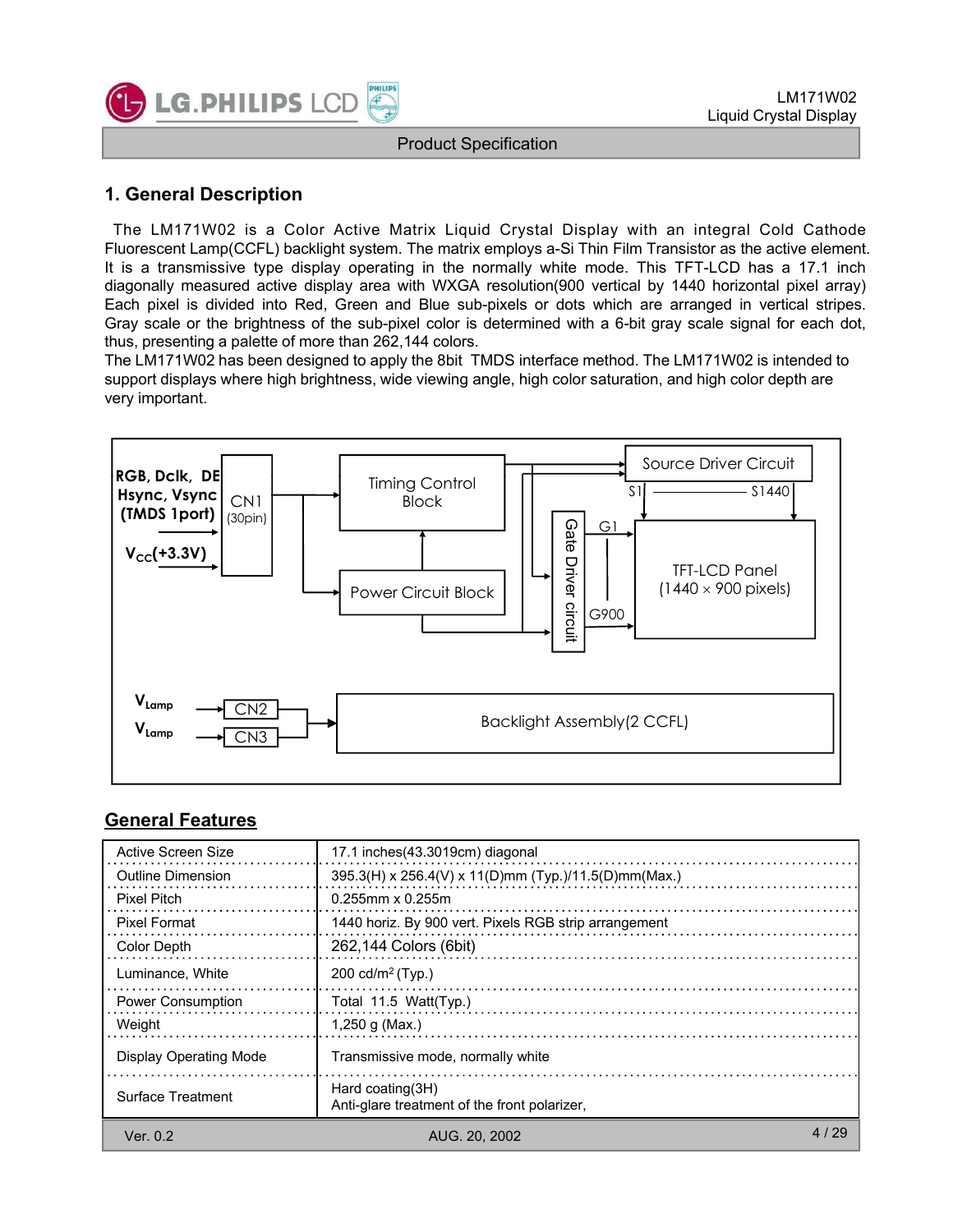

# **2. Absolute Maximum Ratings**

The following are maximum values which, if exceeded, may cause faulty operation or damage to the unit.

| Parameter                     | Symbol     |        | Values | Units   | <b>Notes</b>            |
|-------------------------------|------------|--------|--------|---------|-------------------------|
|                               |            | Min    | Max    |         |                         |
| Power Input Voltage           | Vcc        | $-0.3$ | 4.0    | Vdc     | at $25 \pm 5^{\circ}$ C |
| <b>Operating Temperature</b>  | <b>TOP</b> |        | 50     | $\circ$ |                         |
| <b>Storage Temperature</b>    | <b>HST</b> | $-20$  | 60     | °∩      |                         |
| Operating Ambient<br>Humidity | <b>HOP</b> | 10     | 90     | %RH     |                         |
| <b>Storage Humidity</b>       | <b>HST</b> | 10     | 90     | %RH     |                         |

#### **Table 1. ABSOLUTE MAXIMUM RATINGS**

Note : 1. Temperature and relative humidity range are shown in the figure below. Wet bulb temperature should be 39 °C Max, and no condensation of water.



**Dry Bulb Temperature [°C]**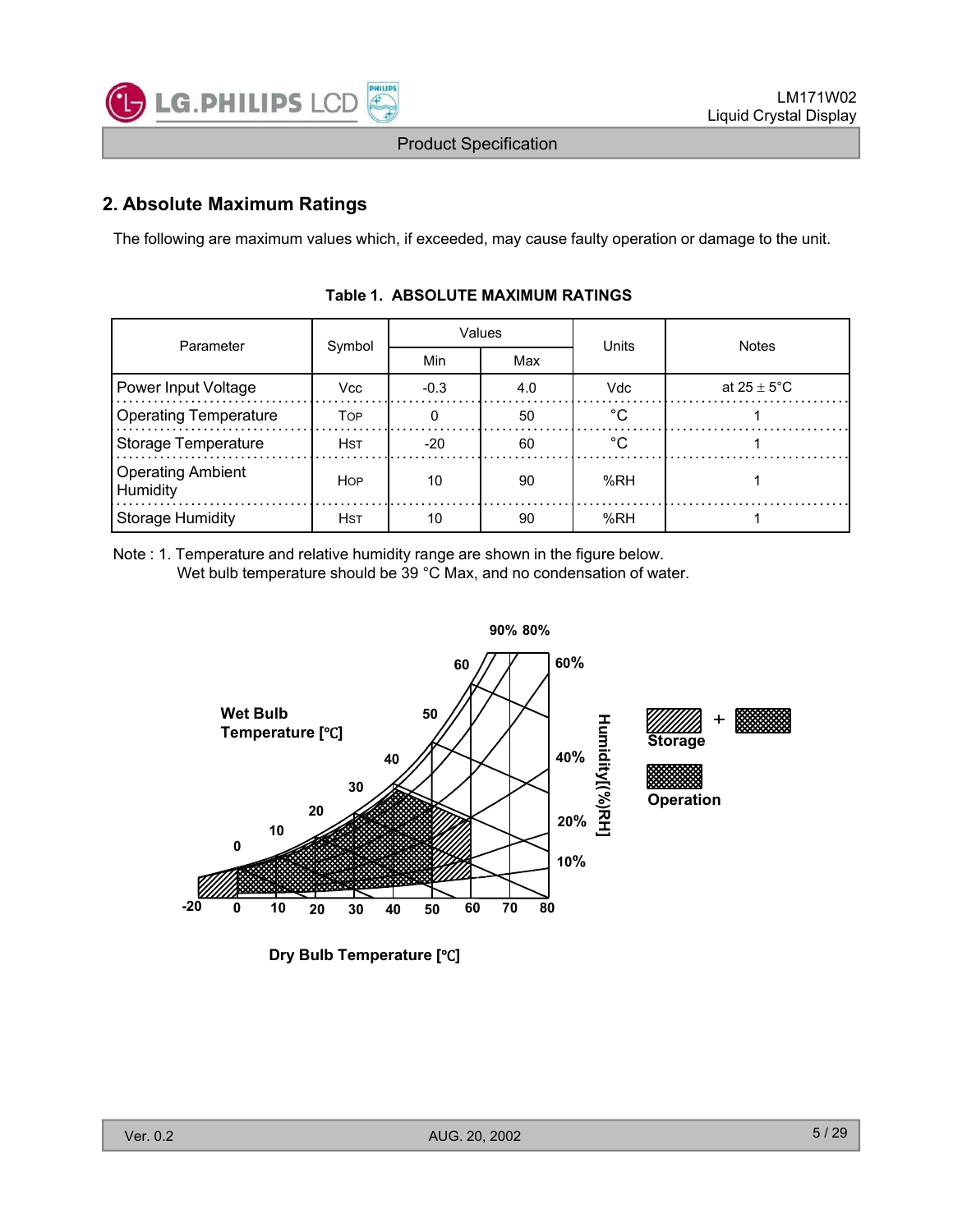

# **3. Electrical Specifications**

# **3-1. Electrical Characteristics**

The LM171W02 requires two power inputs. One is employed to power the LCD electronics and to drive the TFT array and liquid crystal. The second input which powers the CCFL, is typically generated by an inverter. The inverter is an external unit to the LCD.

| Parameter                           | Symbol     |          | Values   |            | Unit              | <b>Notes</b> |
|-------------------------------------|------------|----------|----------|------------|-------------------|--------------|
|                                     |            | Min      | Typ      | Max        |                   |              |
| MODULE:                             |            |          |          |            |                   |              |
| Power Supply Input Voltage          | <b>Vcc</b> | 3.15     | 3.3      | 3.5        | Vdc               |              |
| Power Supply Input Current          | lcc        |          | 570      | 950        | mA                |              |
| Power Consumption                   | Pc         |          | 1.9      | 3.1        | Watt              |              |
|                                     |            |          |          |            |                   |              |
|                                     |            |          |          |            |                   |              |
| LAMP:                               |            |          |          |            |                   |              |
| <b>Operating Voltage</b>            | VBL        | 580(9mA) | 600(8mA) | 785(2.5mA) | $V_{RMS}$         | 3            |
| <b>Operating Current</b>            | <b>IBL</b> | 2.5      | 8.0      | 9.0        | mA <sub>RMS</sub> |              |
| <b>Established Starting Voltage</b> | Vs         |          |          |            |                   |              |
| at 25 $^{\circ}$ C                  |            |          |          | 1000       | $V_{RMS}$         |              |
| at $0^{\circ}$ C                    |            |          |          | 1300       | $V_{RMS}$         |              |
| <b>Operating Frequency</b>          | fbl        | 40       | 60       | 80         | kHz               | 5            |
| <b>Discharge Stabilization Time</b> | <b>Ts</b>  |          |          | 3          | minutes           | 6            |
| <b>Power Consumption</b>            | <b>PBL</b> |          | 9.6      | 10.6       | Watt              | 7            |
| Life Time                           |            | 40.000   |          |            | Hrs               | 8            |

|  | Table 2. ELECTRICAL CHARACTERISTICS |
|--|-------------------------------------|
|  |                                     |

- **Note.** The inverter used in a system should meet above electrical specifications for LCM Assembly. The performance of the Lamp in LCM, for example life time or brightness, is extremely influenced by the characteristics of the DC-AC Inverter. So all the parameters of an inverter should be carefully designed so as not to produce too much leakage current from high-voltage output of the inverter. When you design or order the inverter, please make sure unwanted lighting caused by the mismatch of the lamp and the inverter(no lighting,flicker,etc) never occurs.When you confirm it,the LCD Assembly should be operated in the same condition as installed in your instrument.
- **Note.** Do not attach a conducting tape to lamp connecting wire.. If the lamp wire attach to conducting tape, TFT-LCD Module have a low luminance and the inverter has abnormal action because leakage current occurs between lamp wire and conducting tape.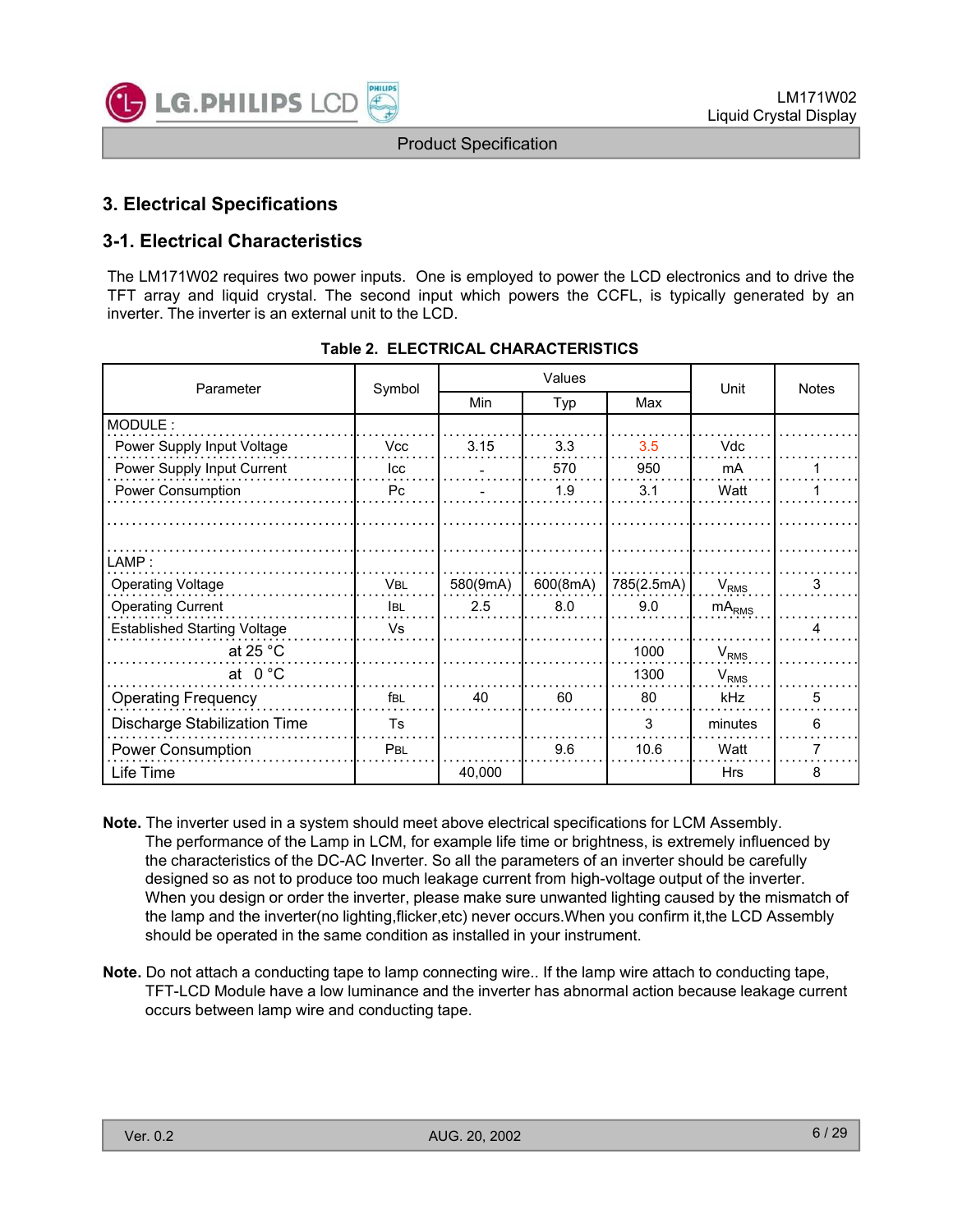

#### **Notes:**

1. The specified current and power consumption are under the  $V_{CC}=3.3V$ , 25°C,f<sub>V</sub>=60Hz condition whereas mosaic pattern( $8 \times 6$ ) is displayed and  $f<sub>V</sub>$  is the frame frequency.



- 2. This impedance value is needed to proper display and measured from TMDST<sub>x</sub> to the mating connector.
- 3. Operating voltage is measured at  $25^{\circ}$ C. The variance of the voltage is  $\pm 10\%$ .
- 4. The voltage above  $V_S$  should be applied to the lamps for more than 1 second for start-up. Otherwise, the lamps may not be turned on.

The output voltage at the transformer in the inverter must be high considering to the loss of the ballast condenser in the inverter..

- 5. Lamp frequency may produce interface with horizontal synchronous frequency and as a result this may cause beat on the display. Therefore lamp frequency shall be as away possible from the horizontal synchronous frequency and from its harmonics in order to prevent interference.
- 6. Let's define the brightness of the lamp after being lighted for 5 minutes as 100%.  $T<sub>S</sub>$  is the time required for the brightness of the center of the lamp to be not less than 95%. The used lamp current is the lamp typical current.
- 7. The lamp power consumption shown above does not include loss of external inverter at  $25^{\circ}$ C. The used lamp current is the lamp typical current.
- 8. The life is determined as the time at which luminance of the lamp is 50% compared to that of initial value at the typical lamp current on condition of continuous operating at  $25 \pm 2^{\circ}$ C.
- **Note.** The output of the inverter must have symmetrical(negative and positive) voltage waveform and symmetrical current waveform(Asymmetry ratio is less than 10%). Please do not use the inverter which has asymmetrical voltage and asymmetrical current and spike wave.

Requirements for a system inverter design, which is intended to have a better display performance, a better power efficiency and a more reliable lamp.

It shall help increase the lamp lifetime and reduce its leakage current.

- a. The asymmetry rate of the inverter current and voltage waveform should be 10% below;
- b. The distortion rate of the current and voltage waveform should be within  $\sqrt{2} \pm 10\%$ ;
- c. The ideal sine current and voltage waveform shall be symmetric in positive and negative polarities.



\* Asymmetry rate =  $| I_p - I_{-p} | / I_{rms}$  \* 100%

\* Distortion rate =  $I_p$  (or  $I_{-p}$ ) /  $I_{rms}$ 

**• The inverter which is combined with this LCM, is highly recommended to connect coupling(ballast)** condenser at the high voltage output side. When you use the inverter which has not coupling(ballast) condenser, it may cause abnormal lamp lighting because of biased mercury as time goes.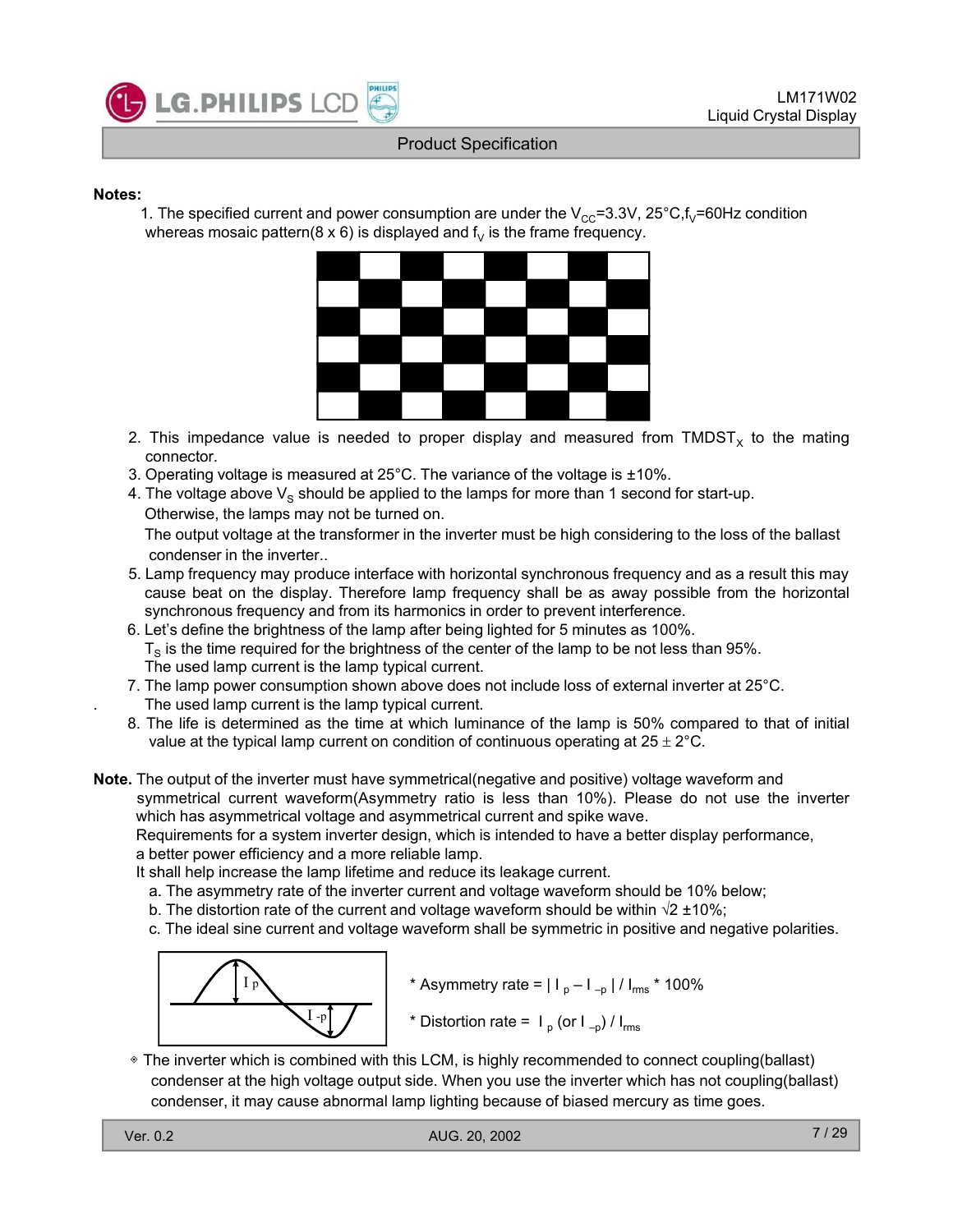

# **3-2. Interface Connections**

- LCD Connector(CN1) : FI-XB30SL-HF10 (JAE) or equivalent
- Mating Connector : FI-X30C21 (Level type) or Compatible

#### **Table 3-1. MODULE CONNECTOR(CN1) PIN CONFIGURATION**

| Pin No | Symbol       | Description                                          |  |
|--------|--------------|------------------------------------------------------|--|
| 1      | <b>GND</b>   | Ground                                               |  |
| 2      | <b>GND</b>   | Ground                                               |  |
| 3      | $RX2+$       | TMDS Low Voltage Differential Signal Input Data 2(+) |  |
| 4      | RX2-         | TMDS Low Voltage Differential Signal Input Data 2(-) |  |
| 5      | <b>GND</b>   | Ground                                               |  |
| 6      | $RX1+$       | TMDS Low Voltage Differential Signal Input Data 1(+) |  |
| 7      | <b>RX1-</b>  | TMDS Low Voltage Differential Signal Input Data 1(-) |  |
| 8      | GND          | Ground                                               |  |
| 9      | $RX0+$       | TMDS Low Voltage Differential Signal Input Data 0(+) |  |
| 10     | RX0-         | TMDS Low Voltage Differential Signal Input Data 0(-) |  |
| 11     | GND          | Ground                                               |  |
| 12     | RXC+         | TMDS Low Voltage Differential Signal Input Data C(+) |  |
| 13     | RXC-         | TMDS Low Voltage Differential Signal Input Data C(-) |  |
| 14     | <b>GND</b>   | Ground                                               |  |
| 15     | <b>VEDID</b> | DDC Power Supply 3.3V                                |  |
| 16     | ΝC           | NС                                                   |  |
| 17     | CLK-EDID     | <b>DDC Clock</b>                                     |  |
| 18     | DATA-EDID    | DDC Data                                             |  |
| 19     | GND          | Ground                                               |  |
| 20     | GND          | Ground                                               |  |
| 21     | GND          | Ground                                               |  |
| 22     | <b>VCC</b>   | Power Supply 3.3V                                    |  |
| 23     | <b>VCC</b>   | Power Supply 3.3V                                    |  |
| 24     | <b>VCC</b>   | Power Supply 3.3V                                    |  |
| 25     | POWER-ON     | Power Control                                        |  |
| 26     | <b>HSYNC</b> | <b>Hsync Output</b>                                  |  |
| 27     | VSYNC        | Vsync Output                                         |  |
| 28     | <b>GND</b>   | Ground                                               |  |
| 29     | <b>NC</b>    | NC, Reserved for HDCP                                |  |
| 30     | ΝC           | NC, Reserved for HDCP                                |  |

Note: 1. All GND(ground) pins should be connected together and to Vss which should also be connected to the LCD's metal frame.

2. All Vcc (power input) pins should be connected together.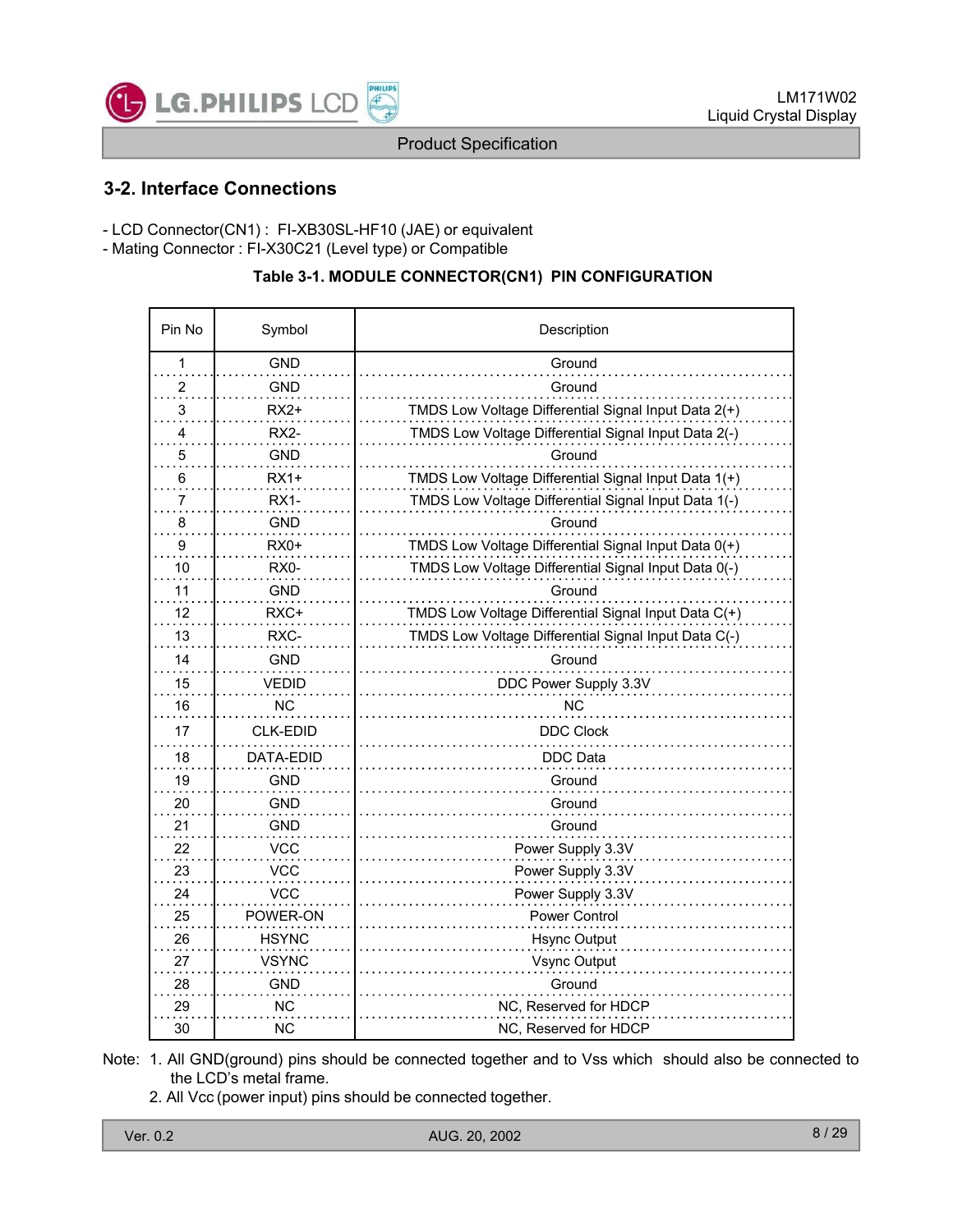

#### **User Connector Diagram**



#### **Table 4. BACKLIGHT CONNECTOR PIN CONFIGURATION (CN2,CN3)**

| Pin | Svmbol | Description                 | Notes                         |
|-----|--------|-----------------------------|-------------------------------|
|     | HV     | Power supply for lamp (high | 1) LCD : BHSR-02VS-1 (JST)    |
|     |        | Power supply for lamp (Low) | 2) System: SM02B-BHSS-1 (JST) |

Notes : 1. The high voltage side terminal is colored pink.

2. The low voltage side terminal is colored white.

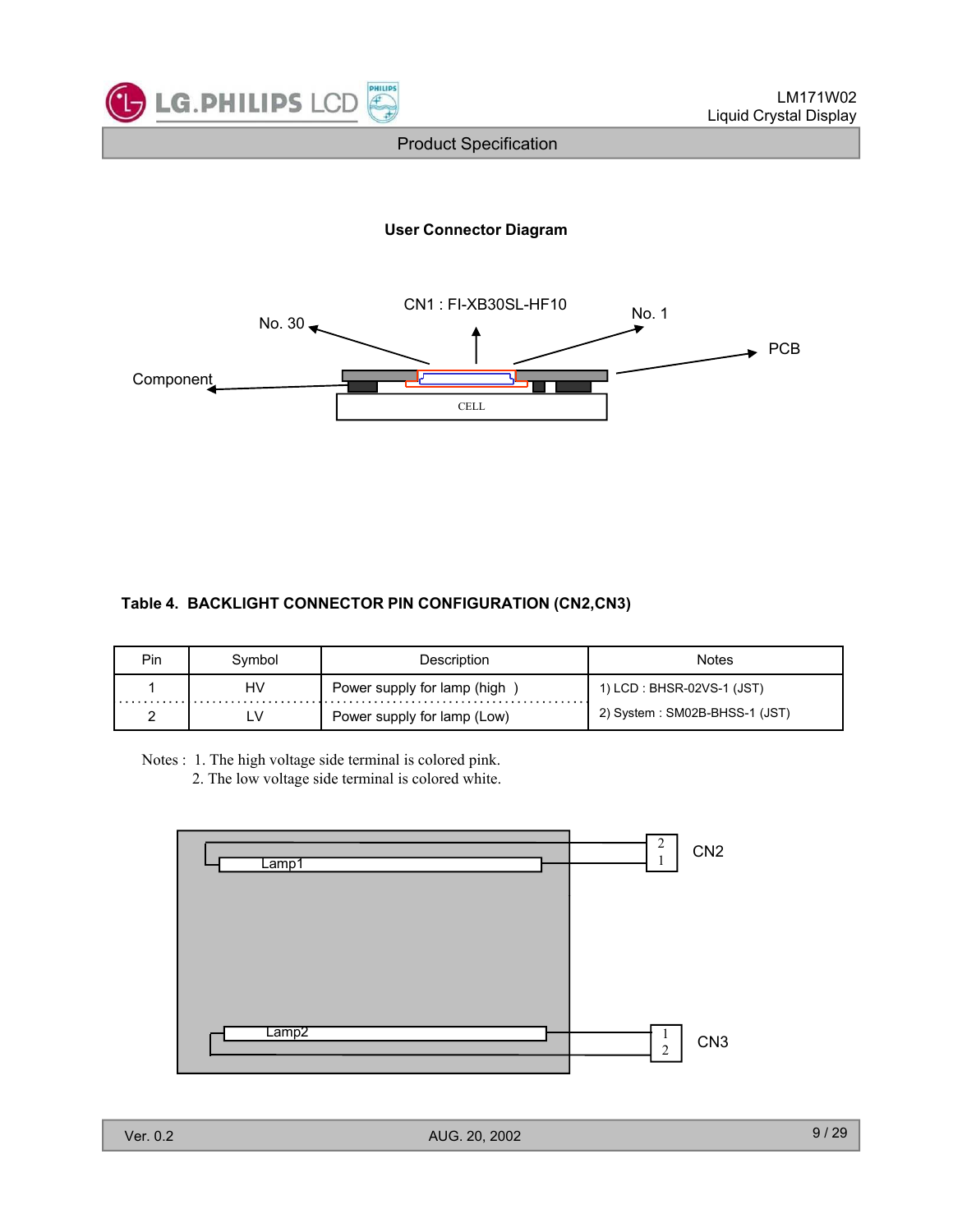

# **3-3. Signal Timing Specifications**

This is the signal timing required at the input of the User connector. All of the interface signal timing should be satisfied with the following specifications for it's proper operation.

| <b>ITME</b>    | Symbol                    |                 | Min    | Typ    | Max    | Unit        | <b>Notes</b>            |
|----------------|---------------------------|-----------------|--------|--------|--------|-------------|-------------------------|
| <b>DCLK</b>    | Frequency                 | fcLK            | 96.21  | 96.21  | 96.21  | <b>MHz</b>  |                         |
|                | Period                    | tclk            | 10.39  | 10.39  | 10.39  | ns          |                         |
| Hsync          | Period                    | tHP             | 1760   | 1760   | 1760   |             | $\mathbf{1}$            |
|                | <b>Width-Active</b>       | twh             | 32     | 32     | 32     | tclk        | $\overline{2}$          |
| Vsync          | Frequency                 | tvsy            | 59.939 | 59.939 | 59.939 | <b>Hz</b>   | 3                       |
|                | Period                    | tv <sub>P</sub> | 912    | 912    | 912    |             |                         |
|                | <b>Width-Active</b>       | twy             | 3      | 3      | 3      | <b>t</b> HP | $\overline{\mathbf{4}}$ |
| Data<br>Enable | Horizontal back<br>porch  | <b>tHBP</b>     | 224    | 224    | 224    | <b>tCLK</b> |                         |
|                | Horizontal front<br>porch | tHFP            | 64     | 64     | 64     | <b>tCLK</b> |                         |
|                | Horizontal active<br>Data | tha             | 1440   | 1440   | 1440   | tclk        |                         |
|                | Vertical back porch       | tvBP            | 6      | 6      | 6      | <b>t</b> HP |                         |
|                | Vertical front porch      | tvFP            | 3      | 3      | 3      | tHP         |                         |
|                | Vertical active data      | tva             | 900    | 900    | 900    | tHP         |                         |

#### **Table 5. Timing Table**

Notes: 1. Hsync period shall be a double number of 8

- 2. Horizontal sync shall be active high.
- 3. Vertical frequency is only 60Hz
- 4. Vertical sync shall be active high.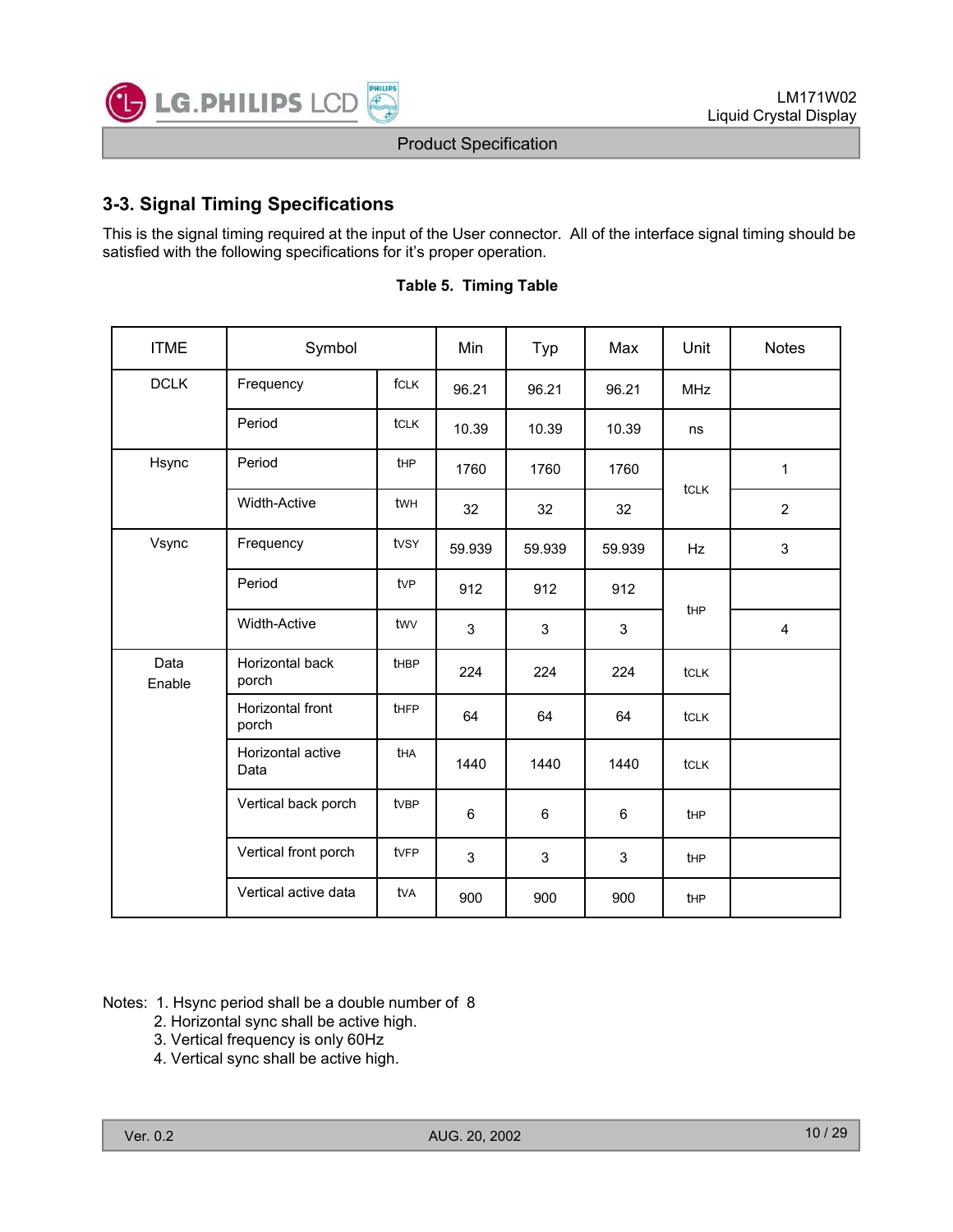

# **3-4. Signal Timing Waveforms**

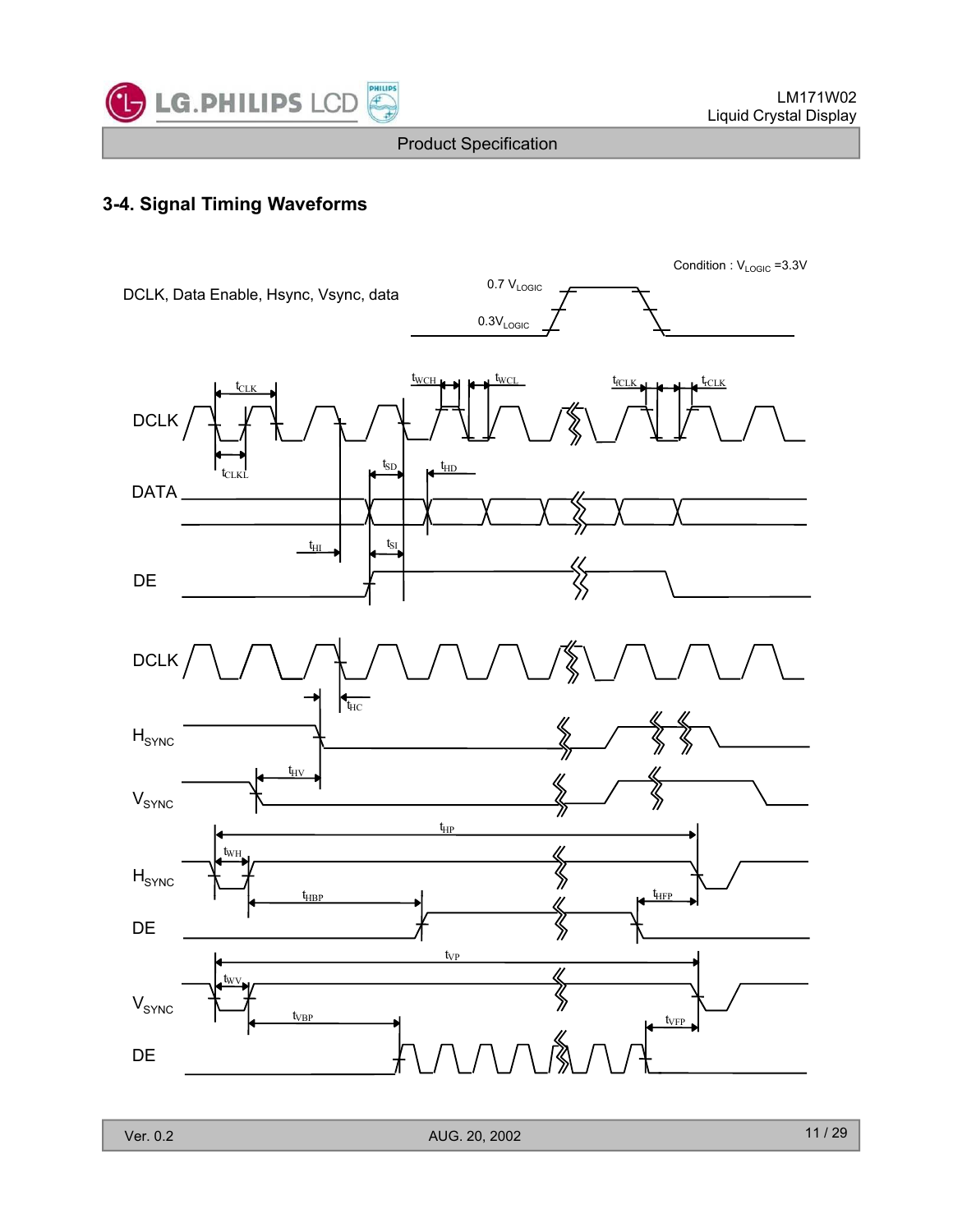

# **3-5. Color Input Data Reference**

The brightness of each primary color (red,green and blue) is based on the 6-bit gray scale data input for the color ; the higher the binary input, the brighter the color. The table below provides a reference for color versus data input.

|                |                   |                |                |                |                |              |                |                |                | Input Color Data |                |             |                |             |             |             |           |              |             |
|----------------|-------------------|----------------|----------------|----------------|----------------|--------------|----------------|----------------|----------------|------------------|----------------|-------------|----------------|-------------|-------------|-------------|-----------|--------------|-------------|
|                | Color             |                |                | <b>RED</b>     |                |              |                |                |                | <b>GREEN</b>     |                |             |                |             |             | <b>BLUE</b> |           |              |             |
|                |                   | <b>MSB</b>     |                |                |                |              | <b>LSB</b>     | <b>MSB</b>     |                |                  |                |             | <b>LSB</b>     | <b>MSB</b>  |             |             |           |              | <b>LSB</b>  |
|                |                   | R <sub>5</sub> | R <sub>4</sub> | R <sub>3</sub> | R <sub>2</sub> | <b>R1</b>    | R <sub>0</sub> | G <sub>5</sub> | G <sub>4</sub> | G <sub>3</sub>   | G <sub>2</sub> | G 1         | G <sub>0</sub> | <b>B5</b>   | <b>B4</b>   | <b>B3</b>   | <b>B2</b> | <b>B</b> 1   | <b>B0</b>   |
|                | <b>Black</b>      | 0              | 0              | $\mathbf 0$    | 0              | $\pmb{0}$    | $\pmb{0}$      | 0              | 0              | 0                | $\mathbf 0$    | 0           | $\mathbf 0$    | 0           | 0           | 0           | 0         | 0            | $\mathbf 0$ |
|                | Red (63)          | $\mathbf{1}$   | 1              | 1              | 1              | $\mathbf{1}$ | 1              | $\mathbf 0$    | 0              | 0                | $\pmb{0}$      | $\mathbf 0$ | $\Omega$       | 0           | 0           | 0           | 0         | 0            | $\Omega$    |
|                | Green (63)        | 0              | 0              | 0              | 0              | 0            | 0              | $\mathbf 1$    | 1              |                  | 1              | 1           | 1              | 0           | 0           | 0           | 0         | 0            | 0           |
| Basic<br>Color | <b>Blue (63)</b>  | 0              | 0              | 0              | 0              | $\mathbf 0$  | 0              | 0              | 0              | 0                | 0              | $\mathbf 0$ | 0              | 1           | 1           | 1           | 1         | $\mathbf{1}$ | 1           |
|                | Cyan              | 0              | 0              | 0              | 0              | $\mathbf 0$  | 0              | $\mathbf{1}$   | 1              | 1                | 1              | 1           | 1              |             | 1           |             | 1         | 1            |             |
|                | Magenta           | $\mathbf{1}$   | 1              | 1              | 1              | $\mathbf{1}$ | 1              | 0              | 0              | 0                | 0              | $\mathbf 0$ | 0              | 1           | $\mathbf 1$ | 1           | 1         | 1            | 1           |
|                | Yellow            | 1              | 1              | 1              | 1              | $\mathbf{1}$ | 1              | 1              | 1              | 1                | $\mathbf{1}$   | 1           | 1              | 0           | 0           | 0           | 0         | 0            | 0           |
|                | White             | 1              | 1              | 1              | 1              | $\mathbf{1}$ | 1              | 1              | 1              | 1                | $\mathbf{1}$   | 1           | 1              | 1           | 1           | 1           | 1         | $\mathbf{1}$ | 1           |
|                | <b>RED</b> (00)   | 0              | $\pmb{0}$      | $\pmb{0}$      | 0              | $\pmb{0}$    | 0              | $\pmb{0}$      | $\pmb{0}$      | 0                | $\pmb{0}$      | $\mathsf 0$ | $\mathbf 0$    | 0           | $\pmb{0}$   | $\pmb{0}$   | 0         | $\pmb{0}$    | $\mathbf 0$ |
|                | RED (01)          | 0              | 0              | $\Omega$       | 0              | 0            | 1              | $\Omega$       | 0              | 0                | 0              | 0           | $\mathbf{0}$   | 0           | 0           | 0           | 0         | 0            | $\Omega$    |
| <b>RED</b>     | $\sim$ $\sim$     |                |                |                |                |              |                |                |                |                  |                |             |                |             |             |             |           |              |             |
|                | <b>RED (62)</b>   |                | 1              | 1              |                | 1            | 0              | 0              | 0              | 0                | $\pmb{0}$      | 0           | 0              | 0           | 0           | 0           | 0         | 0            | 0           |
|                | <b>RED (63)</b>   | 1              | 1              | $\mathbf{1}$   | 1              | $\mathbf{1}$ | 1              | 0              | 0              | 0                | 0              | 0           | 0              | 0           | 0           | 0           | 0         | 0            | 0           |
|                | <b>GREEN (00)</b> | 0              | 0              | $\pmb{0}$      | 0              | $\pmb{0}$    | $\pmb{0}$      | $\mathbf 0$    | 0              | 0                | $\pmb{0}$      | 0           | $\mathbf 0$    | 0           | 0           | 0           | 0         | $\pmb{0}$    | $\mathbf 0$ |
|                | <b>GREEN (01)</b> | 0              | 0              | $\Omega$       | 0              | $\mathbf 0$  | 0              | $\Omega$       | 0              | $\Omega$         | 0              | $\mathbf 0$ | 1              | 0           | $\mathbf 0$ | $\Omega$    | $\Omega$  | 0            | $\Omega$    |
| <b>GREEN</b>   |                   |                |                |                |                |              |                |                |                |                  |                |             |                |             |             |             |           |              |             |
|                | <b>GREEN (62)</b> | 0              | 0              | $\mathbf 0$    | 0              | 0            | 0              | 1              | 1              |                  | 1              | 1           | 0              | 0           | 0           | 0           | 0         | 0            | $\Omega$    |
|                | <b>GREEN (63)</b> | 0              | 0              | 0              | 0              | 0            | 0              | $\mathbf{1}$   | 1              | 1                | 1              | 1           | 1              | 0           | 0           | 0           | 0         | $\mathbf 0$  | 0           |
|                | <b>BLUE (00)</b>  | $\Omega$       | 0              | $\pmb{0}$      | 0              | $\pmb{0}$    | $\mathbf 0$    | $\mathbf 0$    | 0              | 0                | $\pmb{0}$      | $\mathbf 0$ | $\mathbf 0$    | $\mathbf 0$ | $\mathsf 0$ | $\mathbf 0$ | 0         | $\pmb{0}$    | $\mathbf 0$ |
|                | <b>BLUE (01)</b>  | 0              | 0              | $\mathbf 0$    | $\mathbf{0}$   | $\mathbf 0$  | 0              | $\mathbf 0$    | 0              | 0                | 0              | $\mathbf 0$ | $\mathbf{0}$   | 0           | 0           | 0           | 0         | 0            | 1           |
| <b>BLUE</b>    |                   |                |                |                |                |              |                |                |                |                  |                |             |                |             |             |             |           |              |             |
|                | <b>BLUE (62)</b>  | 0              | 0              | 0              | 0              | 0            | 0              | 0              | 0              | 0                | 0              | 0           | 0              | 1           | 1           |             | 1         | 1            | 0           |
|                | <b>BLUE (63)</b>  | 0              | 0              | 0              | 0              | 0            | 0              | 0              | 0              | 0                | 0              | 0           | 0              | 1           | 1           | 1           | 1         | 1            | 1           |

#### **Table 6. COLOR DATA REFERENCE**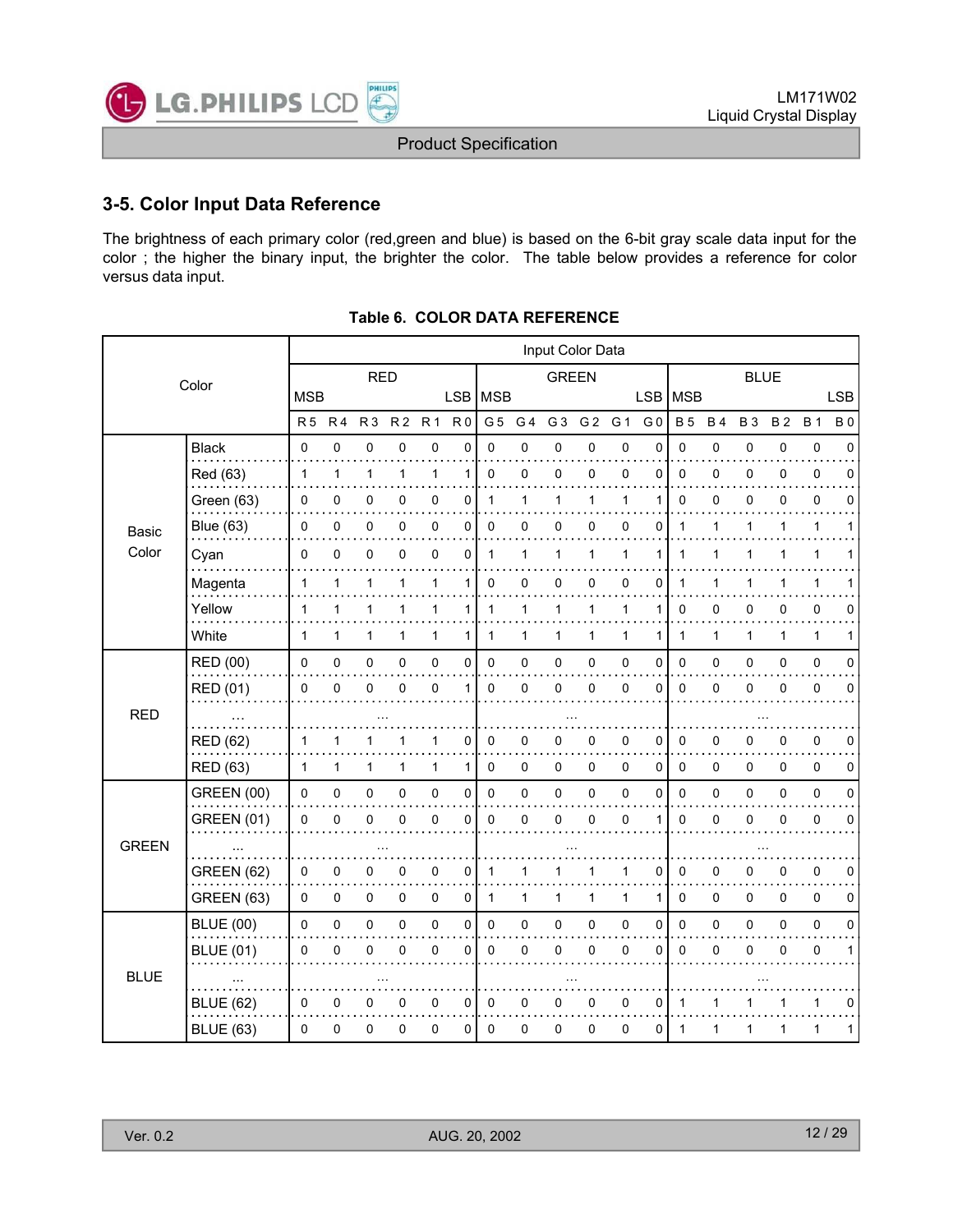

# **3-6. Power Sequence**



| Parameter      |     | Values                   |                          | Units |  |
|----------------|-----|--------------------------|--------------------------|-------|--|
|                | Min | Typ                      | Max                      |       |  |
| T <sub>1</sub> |     | $\overline{\phantom{a}}$ | 10                       | ms    |  |
| Т2             | 0.5 | $\overline{\phantom{a}}$ | 50                       | ms    |  |
| T <sub>3</sub> | 200 | -                        | -                        | ms    |  |
| <b>T4</b>      | 200 | $\overline{\phantom{a}}$ | -                        | ms    |  |
| T <sub>5</sub> | 0.5 | -                        | 50                       | ms    |  |
| T6             | -   | $\overline{\phantom{a}}$ | 10                       | ms    |  |
| T7             | 400 | $\overline{\phantom{a}}$ | $\overline{\phantom{a}}$ | ms    |  |

- Notes : 1. Please avoid floating state of interface signal at invalid period.
	- 2. When the interface signal is invalid, be sure to pull down the power supply for LCD  $V_{CC}$  to 0V.
	- 3. Lamp power must be turn on after power supply for LCD an interface signal are valid.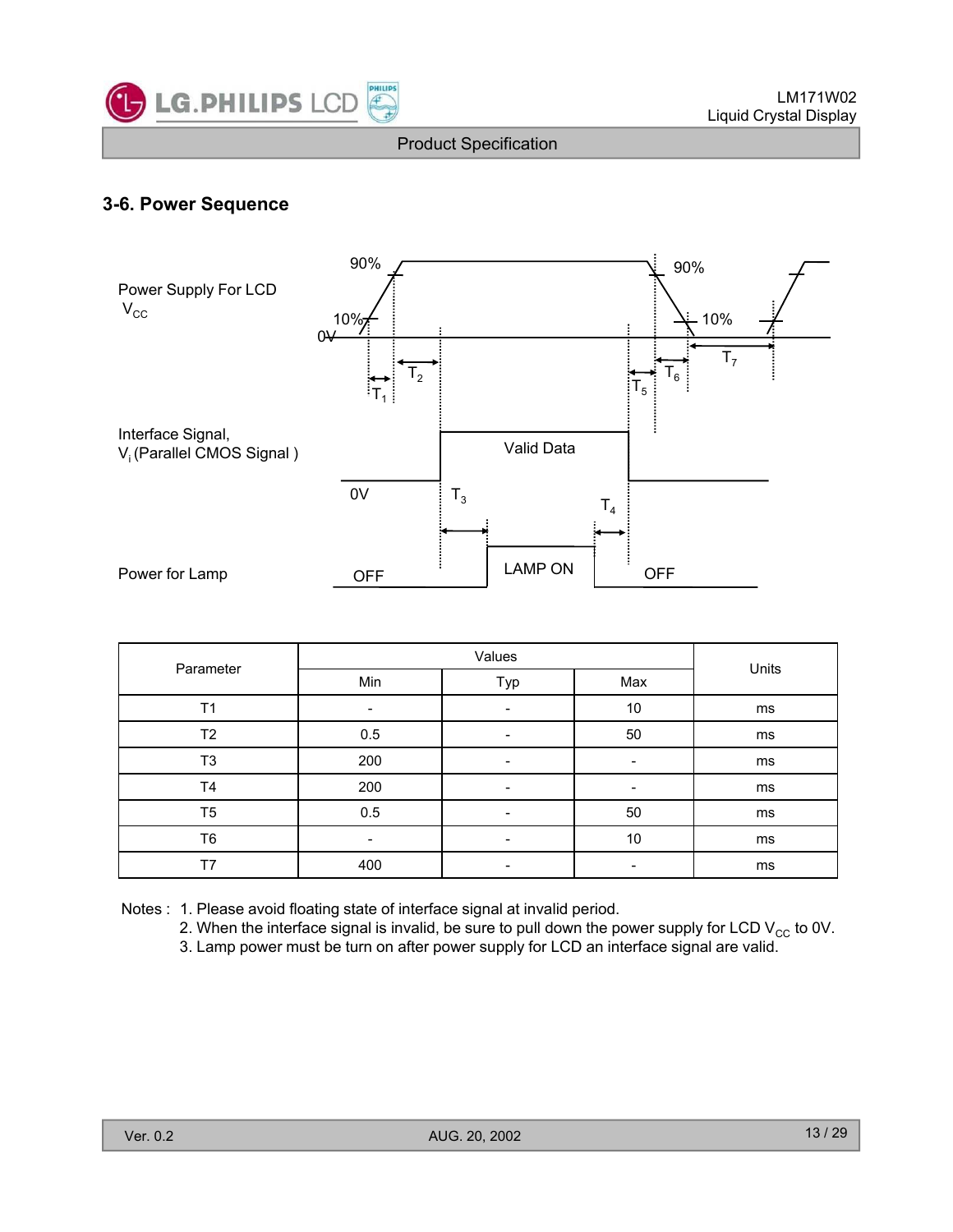

# **3-7. V<sub>cc</sub> Power Dip Condition**

The  $V_{\text{cc}}$  dip condition is caused by the PWM IC initialization.



**[ figure 10 ] Power Dip condition**

1) Dip condition

$$
2.5 \text{V} \leq \text{V}_{\text{CC}} < 3.15 \text{V}, \text{ t}_{\text{d}} \leq 20 \text{ms}
$$

2)  $V_{CC}$  < 2.5V

 $V_{CC}$ -dip conditions should also follow the Power On/Off conditions for supply voltage.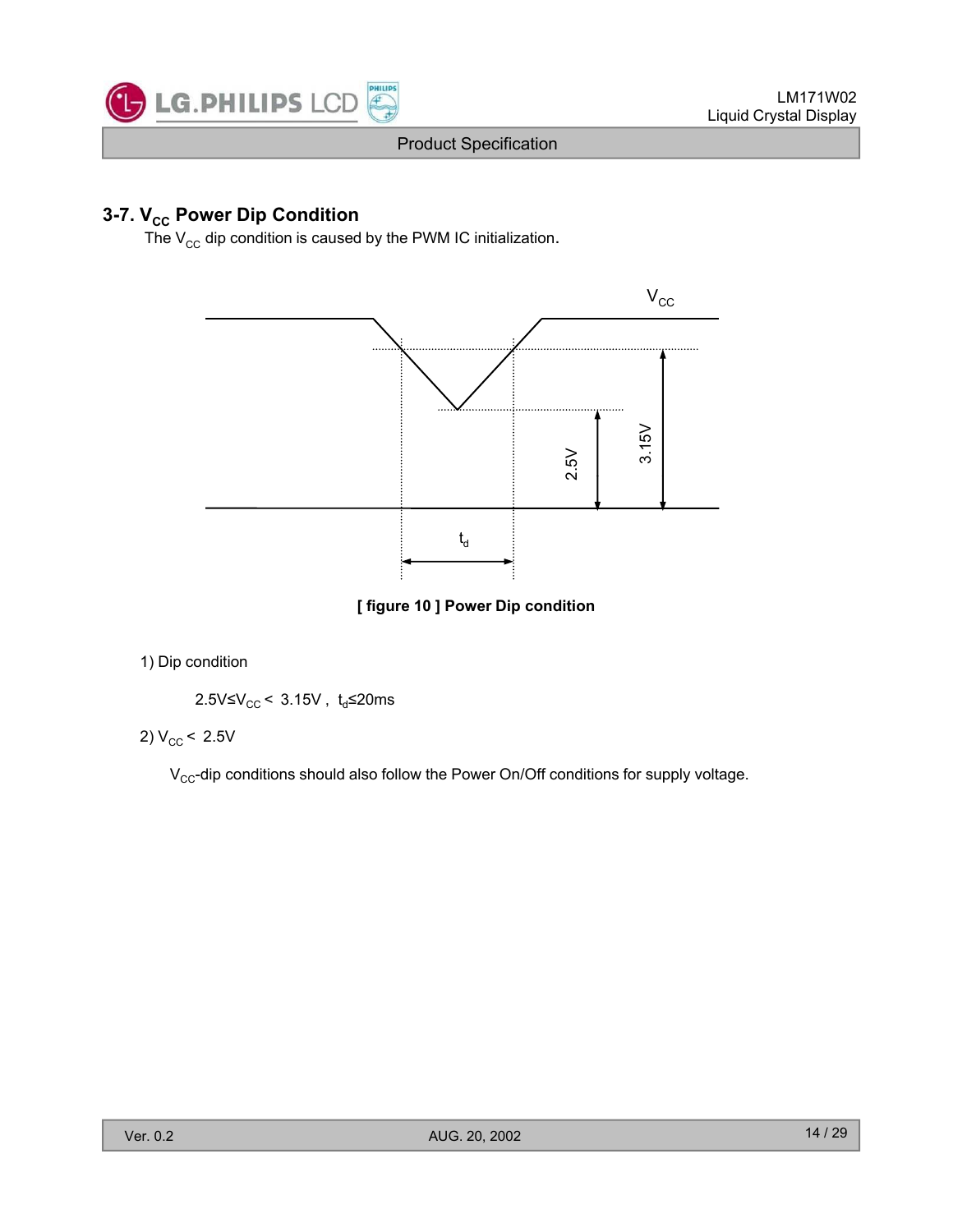

# **4 Optical Specification 4. Optical**

Optical characteristics are determined after the unit has been 'ON' and stable for approximately 30 minutes in a dark environment at 25 °C. The values specified are at an approximate distance 50cm from the LCD surface at a viewing angle of  $\Phi$  and  $\theta$  equal to 0 °.

FIG. 1 presents additional information concerning the measurement equipment and method.

#### **FIG. 1 Optical Characteristic Measurement Equipment and Method FIG. 1 Optical Characteristic Measurement Equipment and**



Table 7. OPTICAL CHARACTERISTICS<br>Collection Deligne Deligne 201⊥z laughna Dclk=96.2MHz, IBL=8mA

| Parameter                       |                |               | Values |       | Units             | <b>Notes</b>   |
|---------------------------------|----------------|---------------|--------|-------|-------------------|----------------|
|                                 | Symbol         | Min           | Typ    | Max   |                   |                |
| Contrast Ratio                  | <b>CR</b>      | 300           | 350    |       |                   | 1              |
| Surface Luminance, white        | $L_{WH}$       | 170           | 200    |       | cd/m <sup>2</sup> | $\overline{2}$ |
| Luminance Variation             | $\delta$ white |               | 30     | 40    | $\%$              | 3              |
| Response Time                   | Tr             |               | 25     | 40    | ms                | 4              |
| <b>Rise Time</b>                | $Tr_R$         |               | 7      | 15    |                   |                |
| Decay Time                      | $Tr_D$         |               | 18     | 25    |                   |                |
| <b>Color Coordinates</b>        |                |               |        |       |                   |                |
| <b>RED</b>                      | <b>RX</b>      | 0.596         | 0.626  | 0.656 |                   |                |
|                                 | <b>RY</b>      | 0.317         | 0.347  | 0.377 |                   |                |
| <b>GREEN</b>                    | <b>GX</b>      | 0.278         | 0.308  | 0.338 |                   |                |
|                                 | GY             | 0.558         | 0.588  | 0.618 |                   |                |
| <b>BLUE</b>                     | BX.            | 0.116         | 0.146  | 0.176 |                   |                |
|                                 | BY             | 0.079         | 0.109  | 0.139 |                   |                |
| <b>WHITE</b>                    | <b>WX</b>      | 0.283         | 0.313  | 0.343 |                   |                |
|                                 | <b>WY</b>      | 0.299         | 0.329  | 0.359 |                   |                |
| Viewing Angle                   |                |               |        |       |                   |                |
| x axis, right( $\phi$ =0°)      | $\theta$ r     | 55            | 60     |       | degree            | 5              |
| x axis, left ( $\phi$ =180°)    | $\theta$ l     | 55            | 60     |       |                   |                |
| y axis, up $(\phi = 90^\circ)$  | $\theta$ u     | 40            | 45     |       |                   |                |
| y axis, down $(\phi=270^\circ)$ | $\theta$ d     | 40            | 45     |       |                   |                |
| <b>Gray Scale</b>               |                |               |        |       |                   | 6              |
|                                 |                |               |        |       |                   |                |
| Ver. 0.2                        |                | AUG. 20, 2002 |        |       |                   | 15/29          |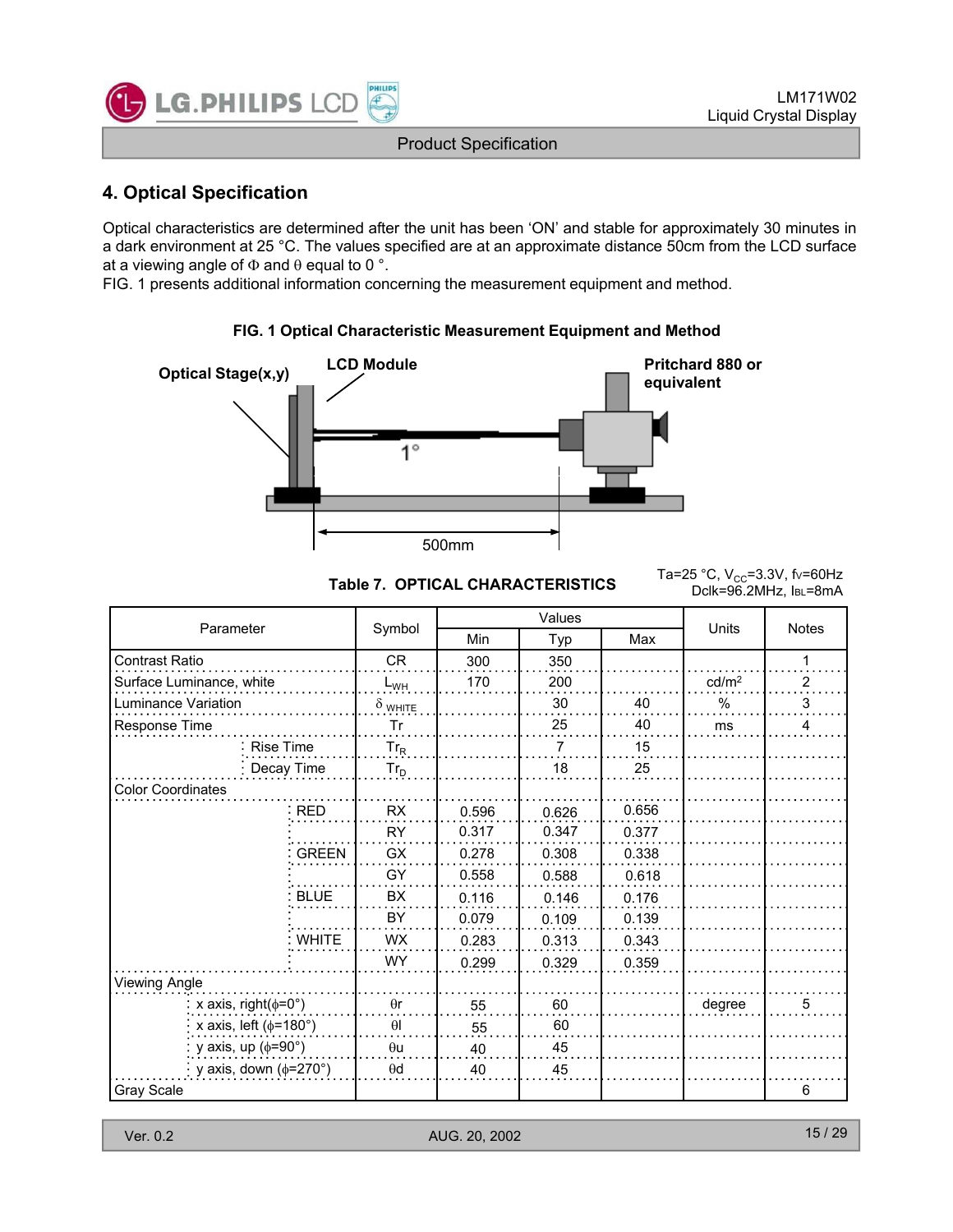

Notes 1. Contrast Ratio(CR) is defined mathematically as : Surface Luminance with all white pixels Contrast Ratio =

Surface Luminance with all black pixels

2. Surface luminance is luminance value at 5 points average across the LCD surface 50cm from the surface with all pixels displaying white. For more information see FIG 2. When  $I_{BL}$ =8mA, L<sub>WH=</sub>170cd/m<sup>2</sup>(Min.) 200cd/m<sup>2</sup>(Typ.)  $L_{WH}$  = = Average[ $L_{on}1, L_{on}2, L_{on}3, L_{on}4, L_{on}5$ ]

3. The variation in surface luminance,  $\delta_{WHTE}$  is defined as :

$$
\delta_{\text{WHTE}} = \frac{\text{Maximum}(L_{on1}, L_{on2}, \dots, L_{on13}) - \text{Minimum}(L_{on1}, L_{on2}, \dots, L_{on13})}{\text{Average}(L_{on1}, L_{on2}, \dots, L_{on5})} \times 100\%)
$$

4. Response time is the time required for the display to transition from to black(Rise Time,  $Tr_R$ ) and from black to white(Decay Time,  $Tr_D$ ). For additional information see FIG 3.

5. Viewing angle is the angle at which the contrast ratio is greater than 10. The angles are determined for the horizontal or x axis and the vertical or y axis with respect to the z axis which is normal to the LCD surface. For more information see FIG 4.

| <b>Gray Level</b> | Luminance [%] (Typ) |
|-------------------|---------------------|
| L <sub>0</sub>    | 0.17                |
| L <sub>3</sub>    | 0.22                |
| L7                | 0.51                |
| L11               | 1.51                |
| L15               | 3.39                |
| L <sub>19</sub>   | 6.34                |
| L23               | 10.0                |
| L27               | 14.8                |
| L31               | 20.0                |
| L35               | 26.1                |
| L39               | 33.1                |
| L43               | 41.1                |
| L47               | 50.5                |
| L51               | 61.1                |
| L <sub>55</sub>   | 72.2                |
| L <sub>59</sub>   | 86.1                |
| L63               | 100                 |

6. Gray scale specification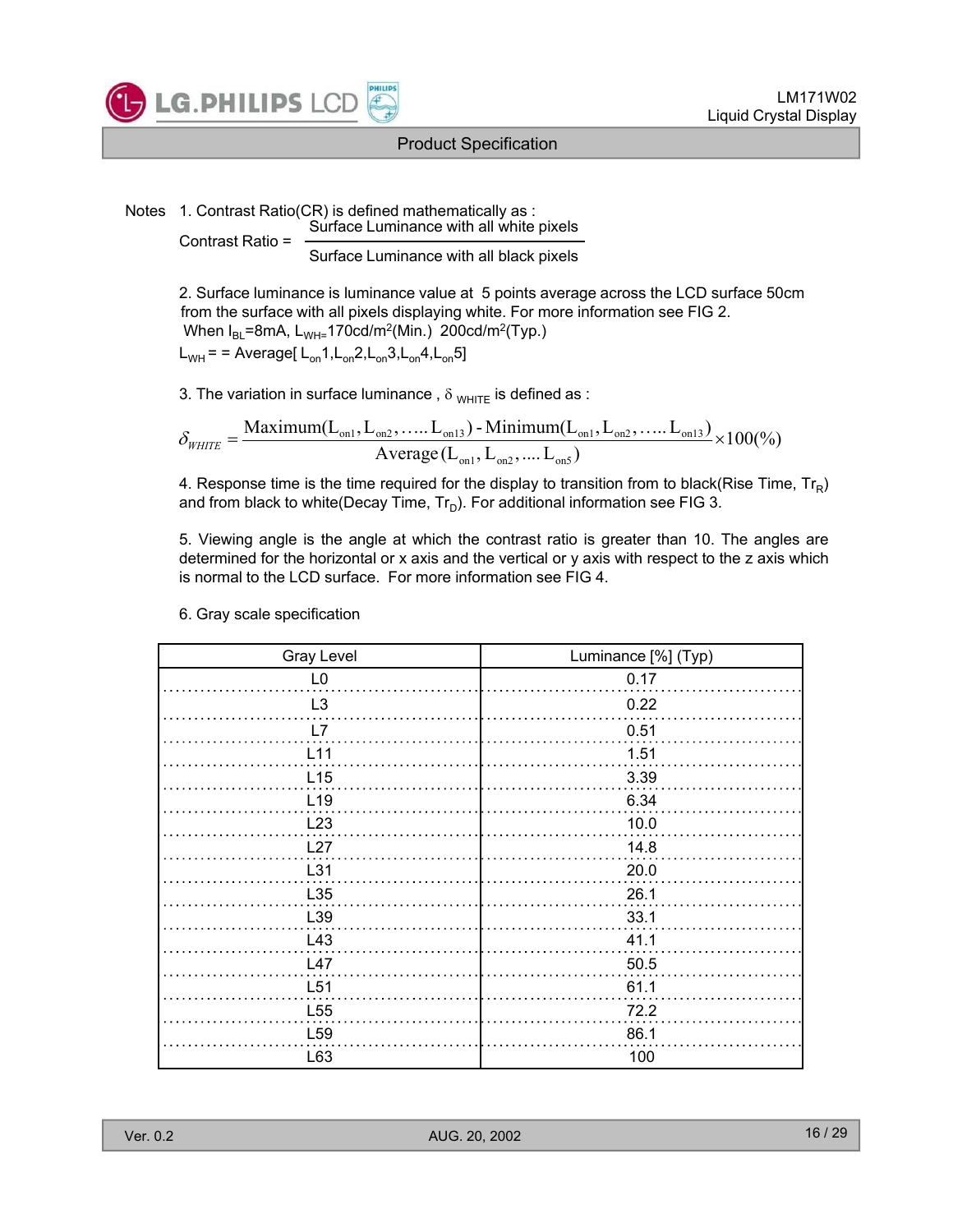

#### **FIG. 2 Luminance**

<measuring point for surface luminance & measuring point for luminance variation>



#### **FIG. 3 Response Time**

The response time is defined as the following figure and shall be measured by switching the input signal for "black" and "white".

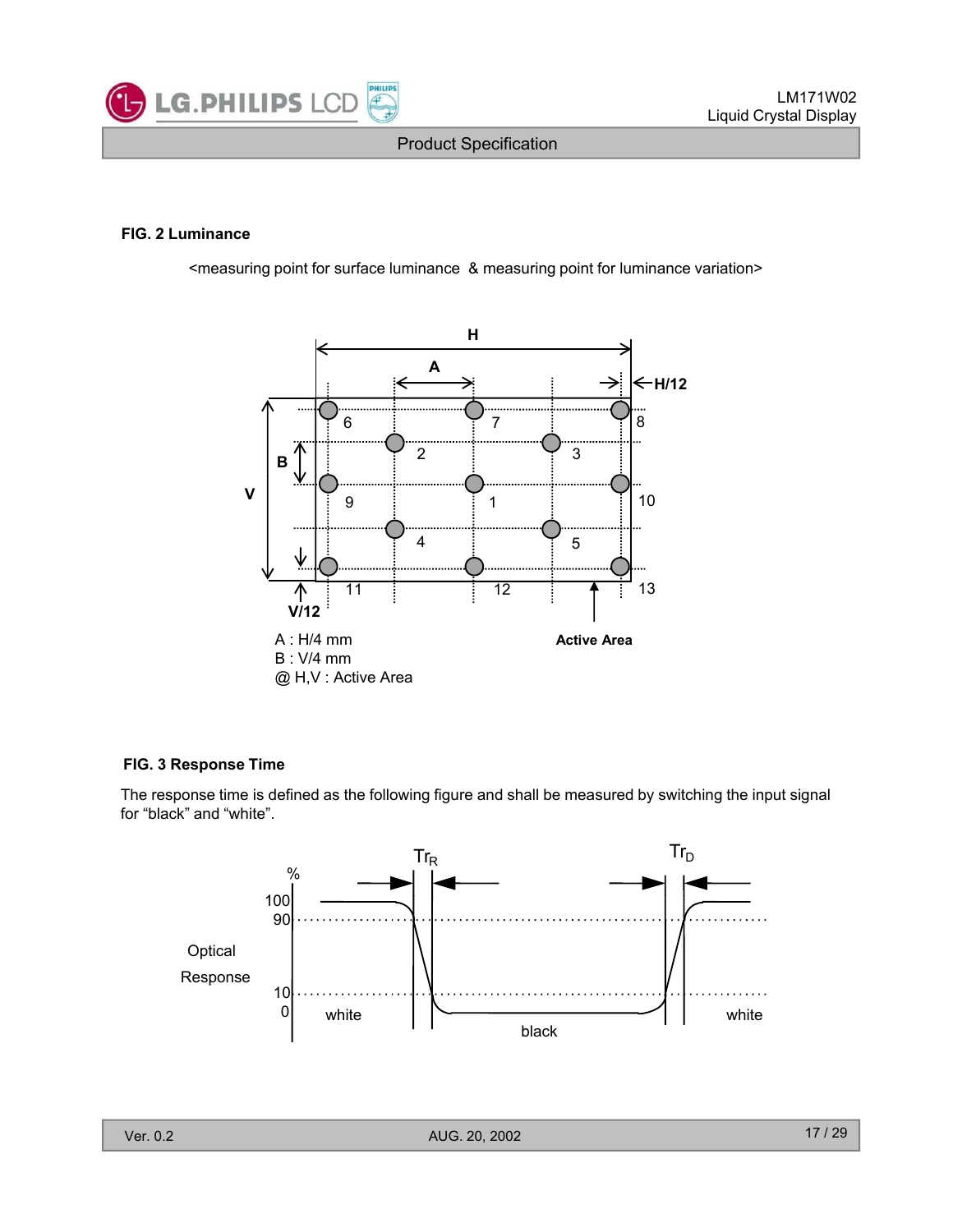

#### **FIG. 4 Viewing angle**



<Dimension of viewing angle range>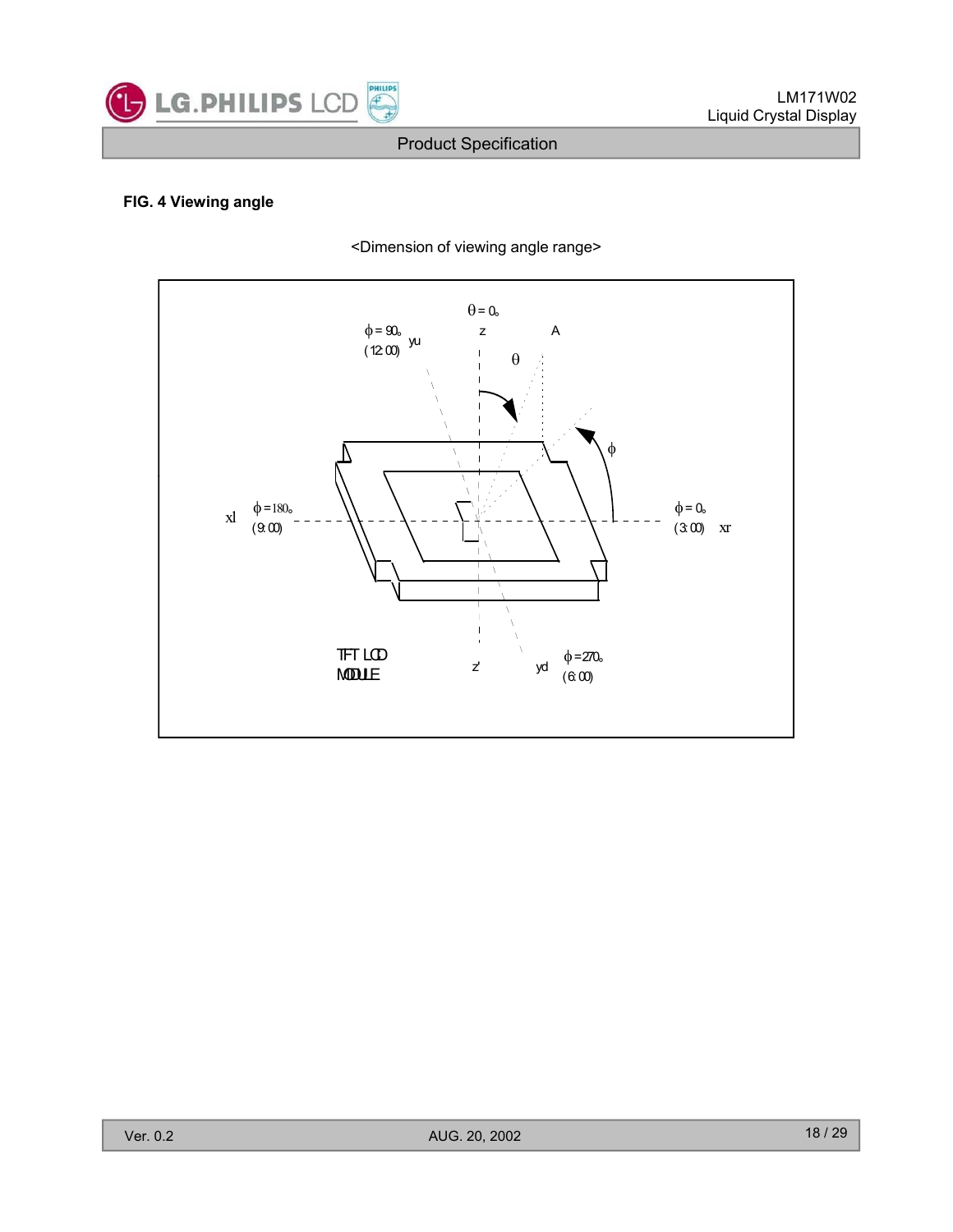

### **5. Mechanical Characteristics**

The contents provide general mechanical characteristics for the model LM171W02. In addition the figures in the next page are detailed mechanical drawing of the LCD.

|                     | Horizontal                                                      | $395.3 \pm 0.5$ mm                                  |  |  |  |
|---------------------|-----------------------------------------------------------------|-----------------------------------------------------|--|--|--|
| Outline Dimension   | Vertical                                                        | $256.4 \pm 0.5$ mm                                  |  |  |  |
|                     | Depth                                                           | $11.0 \pm 0.5$ mm(Typ.)/<br>$11.5 \pm 0.5$ mm(Max.) |  |  |  |
| Bezel Area          | Horizontal                                                      | $371.2 \pm 0.5$ mm                                  |  |  |  |
|                     | Vertical                                                        | $233.6 \pm 0.5$ mm                                  |  |  |  |
| Active Display Area | Horizontal                                                      | 367.2mm                                             |  |  |  |
|                     | Vertical                                                        | 229.5mm                                             |  |  |  |
| Weight              | 1170 (Typ.)                                                     | 1250g (Max.)                                        |  |  |  |
| Surface Treatment   | Hard coating(3H)<br>Anti-glare treatment of the front polarizer |                                                     |  |  |  |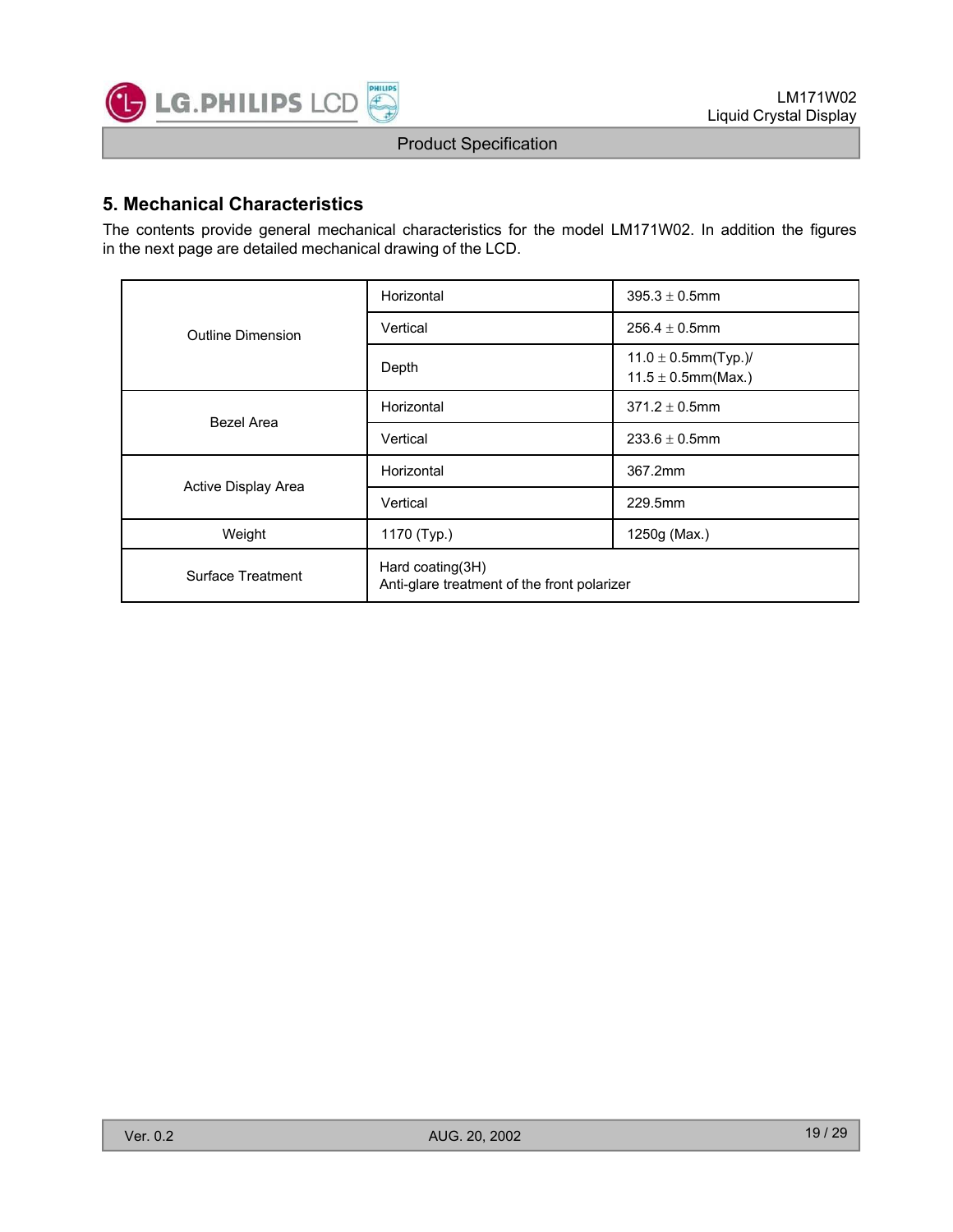

#### <FRONT VIEW> <FRONT

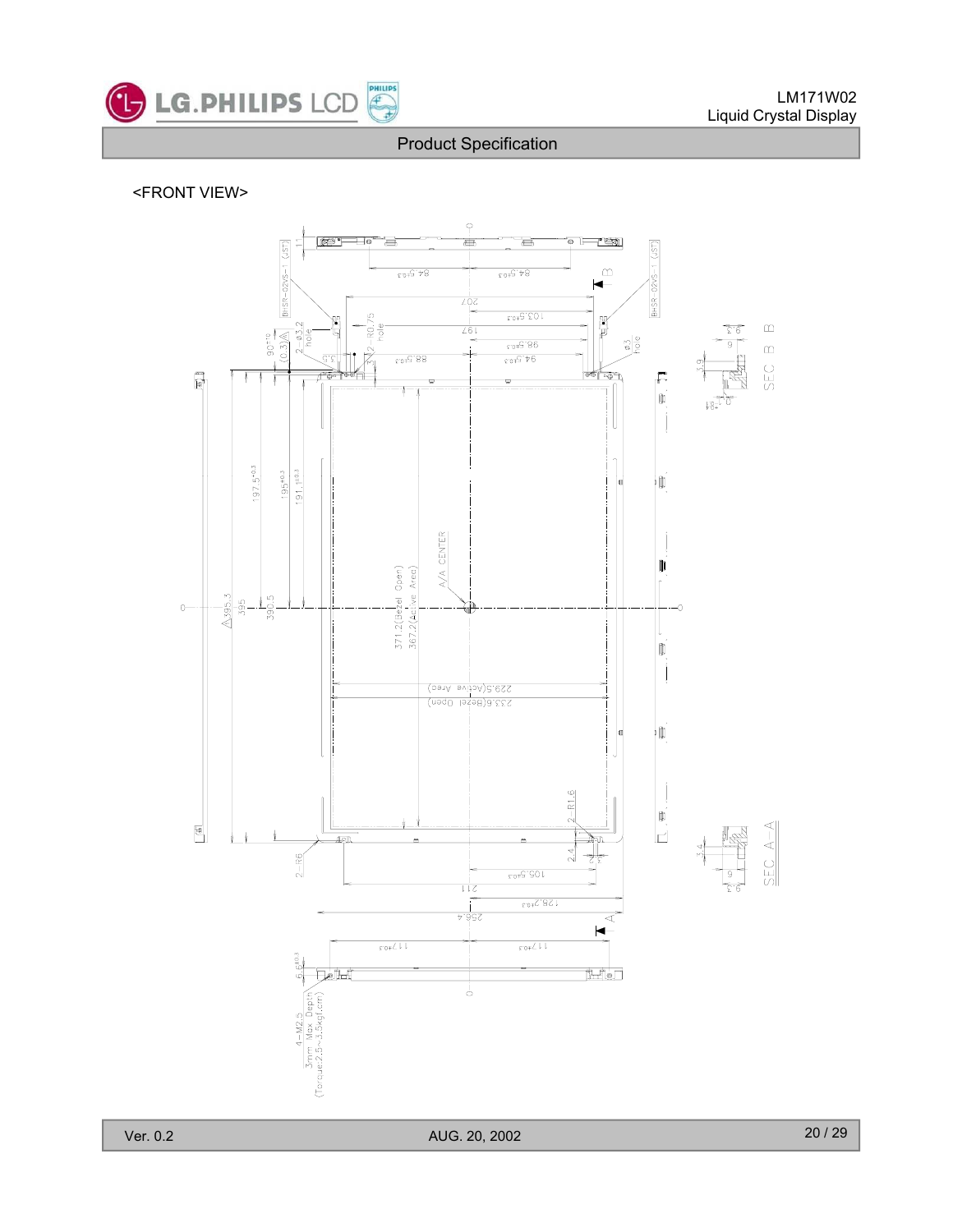



4. LAMP(CCFL) LOT NO. IS MARKED AT BACKLIGHT CONNECTOR.



5. DO NOT WIND CONDUCTIVE TAPE AROUND THE BACKLIGHT WIRES.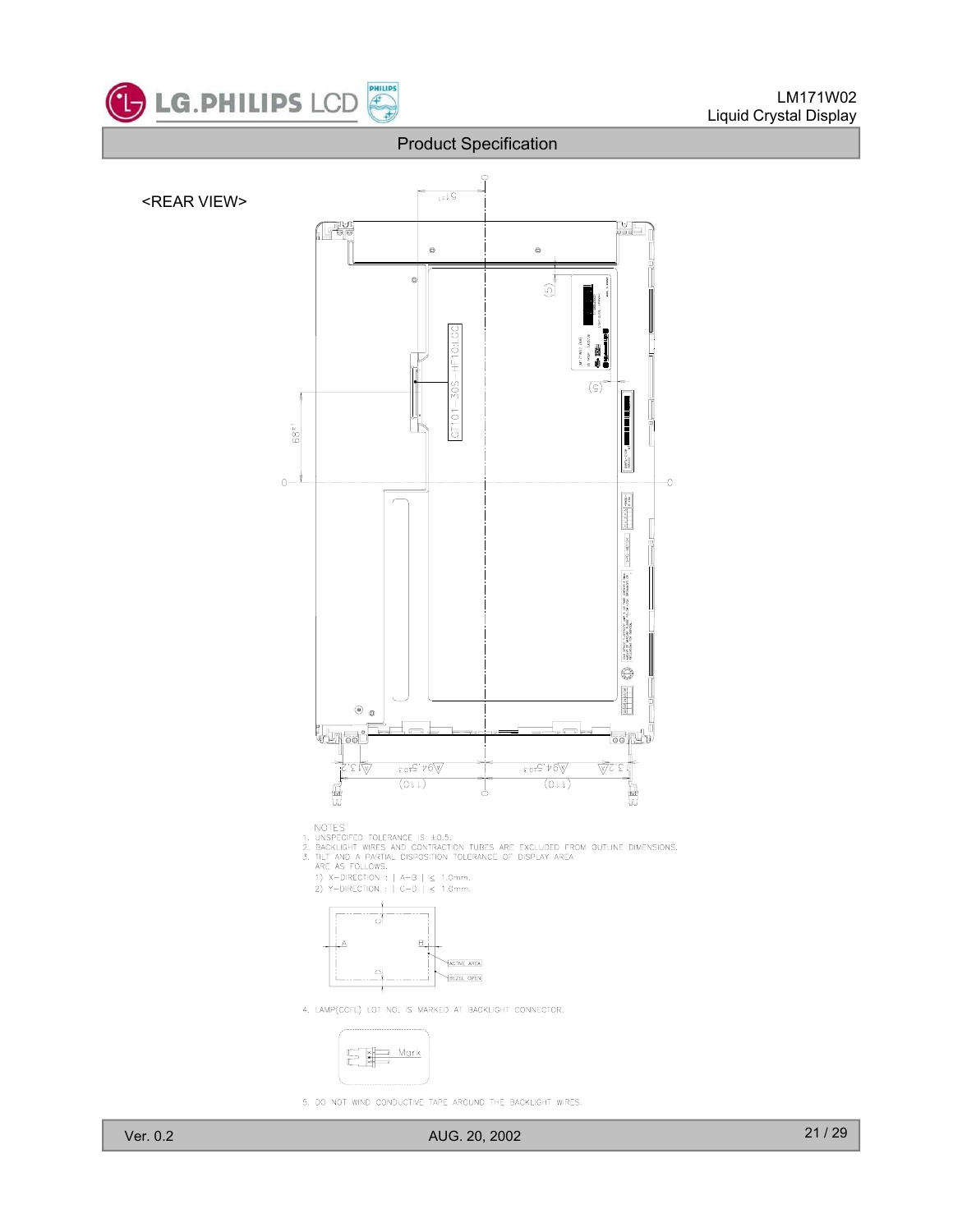

# **6. Reliability**

Environment test condition

| <b>No</b>      | <b>Test Item</b>                         | Condition                                                                                                                     |
|----------------|------------------------------------------|-------------------------------------------------------------------------------------------------------------------------------|
| 1              | High temperature storage test            | Ta= $60^{\circ}$ C 240h                                                                                                       |
| $\overline{2}$ | Low temperature storage test             | Ta= $-20^{\circ}$ C 240h                                                                                                      |
| 3              | High temperature operation test          | Ta= $50^{\circ}$ C $50\%$ RH<br>240h                                                                                          |
| 4              | Low temperature operation test           | $Ta = 0^{\circ}C$ 240h                                                                                                        |
| 5              | <b>Vibration test</b><br>(non-operating) | Wave form: random<br>Vibration level: 1.0G RMS<br>Bandwidth: 10-500Hz<br>Duration: X, Y, Z, 20 min<br>One time each direction |
| 6              | Shock test<br>(non-operating)            | Shock level: 120G<br>Waveform : half sine wave, 2ms<br>Direction : $\pm X$ , $\pm Y$ , $\pm Z$<br>One time each direction     |
|                | Altitude<br>storage / shipment           | 0 - 40,000 feet(12,192m)                                                                                                      |

{ Result Evaluation Criteria }

There should be no change which might affect the practical display function when the display quality test is conducted under normal operating condition. storage / shipment<br>
storage / shipment<br>
stesult Evaluation Criteria }<br>
rere should be no change which might affect the practical display function when the display quality test is<br>
rere should be no change which might affec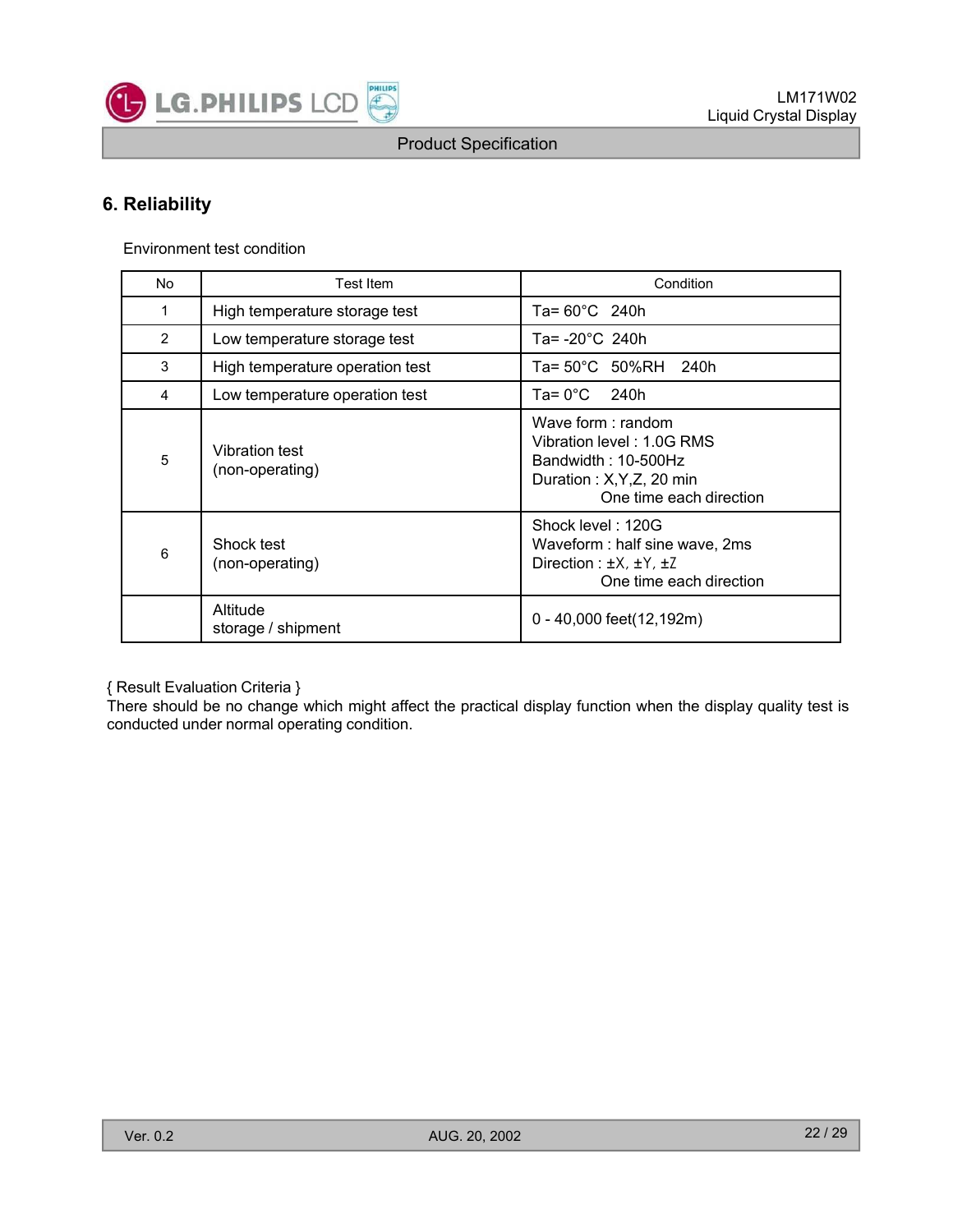

# **7. International Standards**

# **7-1. Safety**

a) UL 1950 Third Edition, Underwriters Laboratories, Inc. Jan. 28, 1995. Standard for Safety of Information Technology Equipment Including Electrical Business Equipment. b) CAN/CSA C22.2 No. 950-95 Third Edition, Canadian Standards Association, Jan. 28, 1995. Standard for Safety of Information Technology Equipment Including Electrical Business Equipment. c) EN 60950 : 1992+A1: 1993+A2: 1993+C3: 1995+A4: 1997+A11: 1997 IEC 950 : 1991+A1: 1992+A2: 1993+C3: 1995+A4: 1996

European Committee for Electrotechnical Standardization(CENELEC)

EUROPEAN STANDARD for Safety of Information Technology Equipment Including Electrical Business Equipment.

# **7-2 EMC .**

a) ANSI C63.4 "Methods of Measurement of Radio-Noise Emissions from Low-Voltage Electrical and Electrical Equipment in the Range of 9kHZ to 40GHz. "American National Standards Institute(ANSI), 1992

b) C.I.S.P.R "Limits and Methods of Measurement of Radio Interface Characteristics of Information Technology Equipment." International Special Committee on Radio Interference.

c) EN 55022 "Limits and Methods of Measurement of Radio Interface Characteristics of Information Technology Equipment." European Committee for Electrotechnical Standardization.(CENELEC), 1998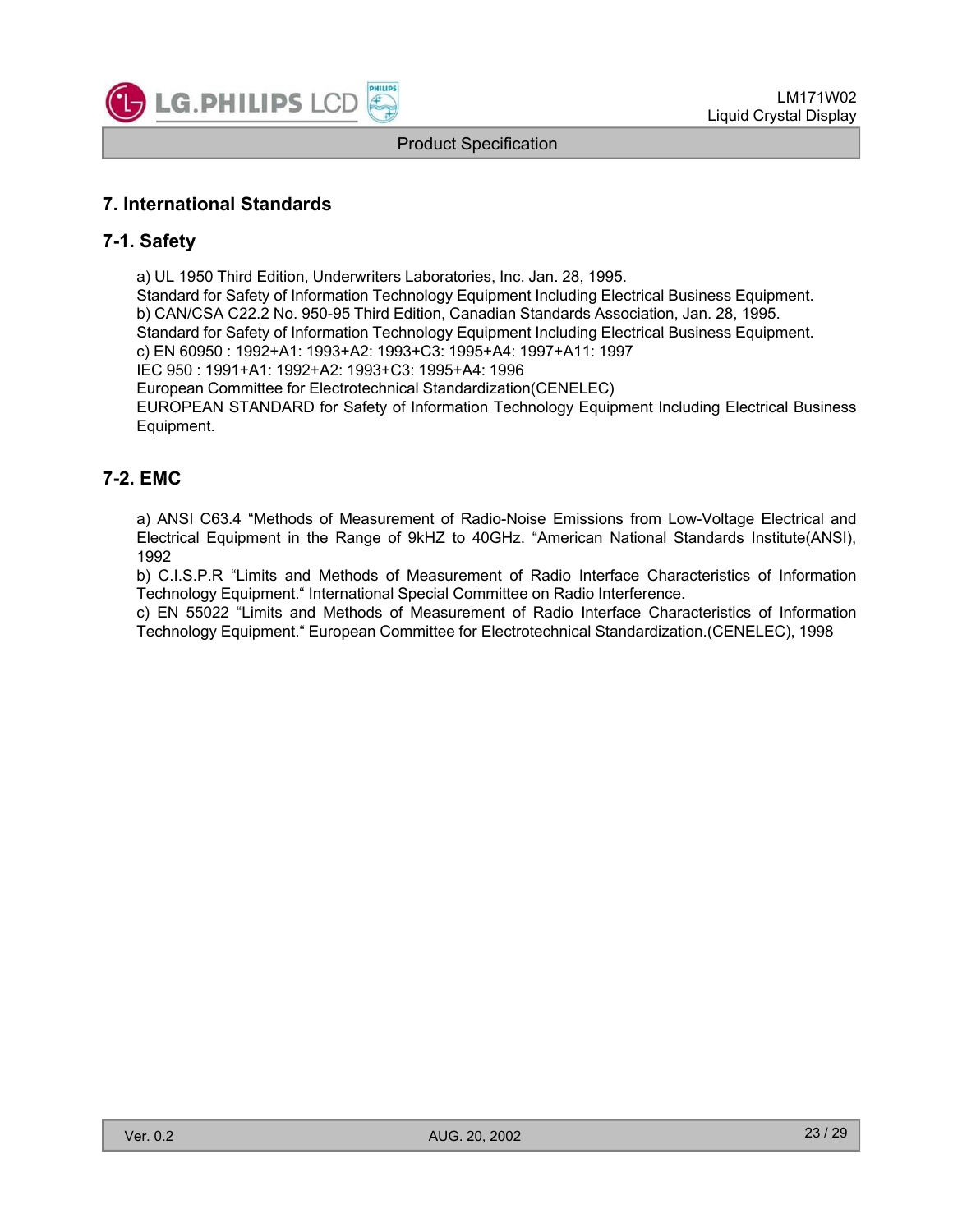

# **8. Packing**

# **8-1. Designation of Lot Mark**

a) Lot Mark



A,B,C : SIZE D : YEAR E : MONTH F,G : PANEL CODE H : ASSEMBLY CODE I,J,K,L,M : SERIAL NO.

#### Note

1. YEAR

| Year | 97 | 98 | 99 | 2000 | 2001 | 2002 | 2003 | 2004 | 2005 | 2006 | 2007 |
|------|----|----|----|------|------|------|------|------|------|------|------|
| Mark |    |    |    |      |      |      |      |      |      |      |      |

2. MONTH

| Month | Jan | -<br>Feb | Mar | Apr | May | Jun | Jul | Aug<br>c | Sep | Oct | Nov    | Dec |
|-------|-----|----------|-----|-----|-----|-----|-----|----------|-----|-----|--------|-----|
| Mark  |     | -        |     |     | -   |     |     |          |     |     | -<br>⋍ |     |

3. Serial No.

| r⁄ear | l ~ 99999       | 100000 $\sim$                |
|-------|-----------------|------------------------------|
| Mark  | $00001 - 99999$ | $A0001 \sim A9999$ , , Z9999 |

b) Location of Lot Mark

Serial NO. is printed on the label. The label is attached to the backside of the LCD module. This is subject to change without prior notice.

# **8-2. Packing Form**

- a) Package quantity in one box : 10 pcs
- b) Box Size : 355mm 344mm 449mm b) Box Size :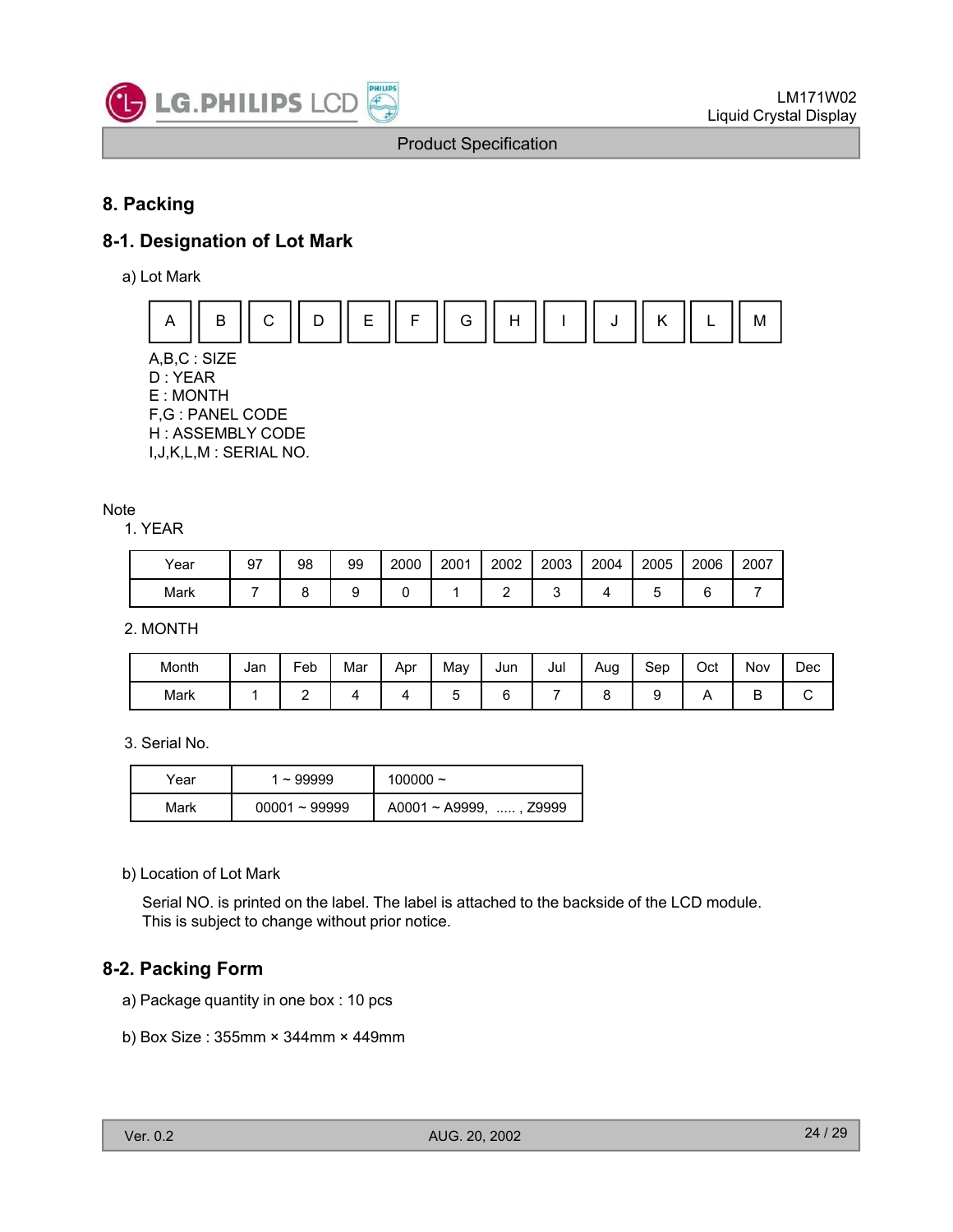

# **9. PRECAUTIONS**

Please pay attention to the followings when you use this TFT LCD module.

# **9-1. MOUNTING PRECAUTIONS**

- (1) You must mount a module using holes arranged in four corners or four sides.
- (2) You should consider the mounting structure so that uneven force (ex. Twisted stress) is not applied to t the contract of the contract of the contract of the contract of the contract of the contract of the contract of the contract of the contract of the contract of the contract of the contract of the contract of the contract

module. And the case on which a module is mounted should have sufficient strength so that external force is not transmitted directly to the module.

- (3) Please attach the surface transparent protective plate to the surface in order to protect the polarizer. Transparent protective plate should have sufficient strength in order to the resist external force.
- (4) You should adopt radiation structure to satisfy the temperature specification.
- (5) Acetic acid type and chlorine type materials for the cover case are not desirable because the former generates corrosive gas of attacking the polarizer at high temperature and the latter causes circuit break by electro-chemical reaction.
- (6) Do not touch, push or rub the exposed polarizers with glass, tweezers or anything harder than HB pencil lead. And please do not rub with dust clothes with chemical treatment. Do not touch the surface of polarizer for bare hand or greasy cloth.(Some cosmetics are detrimental to the polarizer.)
- (7) When the surface becomes dusty, please wipe gently with absorbent cotton or other soft materials like ch amo s soaks with petroleum benzene. Normal-hexane is recommended for cleaning the adhesives used to attach front / rear polarizers. Do not use acetone, toluene and alcohol because they cause chemical damage to the polarizer.
- (8) Wipe off saliva or water drops as soon as possible. Their long time contact with polarizer causes deformations and color fading.
- (9) Do not open the case because inside circuits do not have sufficient strength.

# **9-2 OPERATING PRECAUTIONS 2. OPERATING**

- (1) The spike noise causes the mis-operation of circuits. It should be lower than following voltage : V= $\pm$ 200mV(Over and under shoot voltage)
- (2) Response time depends on the temperature.(In lower temperature, it becomes longer.)
- (3) Brightness depends on the temperature. (In lower temperature, it becomes lower.) And in lower temperature, response time(required time that brightness is stable after turned on) becomes longer.
- (4) Be careful for condensation at sudden temperature change. Condensation makes damage to polarizer or electrical contacted parts. And after fading condensation, smear or spot will occur.
- (5) When fixed patterns are displayed for a long time, remnant image is likely to occur.
- (6) Module has high frequency circuits. Sufficient suppression to the electromagnetic interference shall be done by system manufacturers. Grounding and shielding methods may be important to minimized the interference.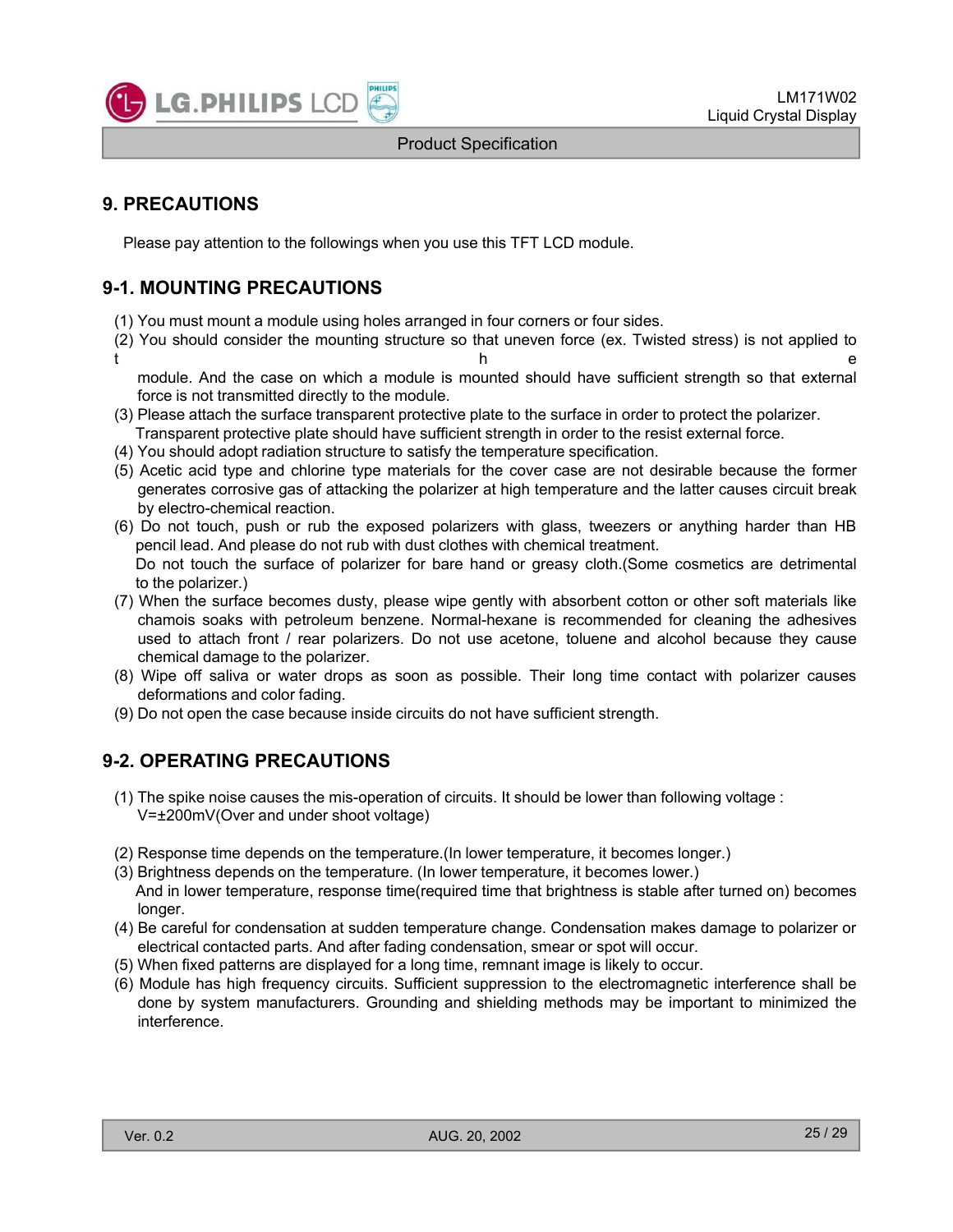

# **9-3. ELECTROSTATIC DISCHARGE CONTROL**

Since a module is composed of electronic circuits, it is not strong to electrostatic discharge. Make certain that treatment persons are connected to ground through wrist band etc. And don't touch interface pin directly.

# **9-4. PRECAUTIONS FOR STRONG LIGHT EXPOSURE**

Strong light exposure causes degradation of polarizer and color filter.

# **9-5. STORAGE**

When storing modules as spares for a long time, the following precautions are necessary.

- (1) Store them in a dark place. Do not expose the module to sunlight or fluorescent light. Keep the temperature between 5°C and 35°C at normal humidity.
- (2) The polarizer surface should not come in contact with any other object. It is recommended that they be stored in the container in which they were shipped.

# **9-6. HANDLING PRECAUTIONS FOR PROTECTION FILM**

- (1) The protection film is attached to the bezel with a small masking tape. When the protection film is peeled off, static electricity is generated between the film and polarizer. This should be peeled off slowly and carefully by people who are electrically grounded and with well ion-blown equipment or in such a condition, etc.
- (2) When the module with protection film attached is stored for a long time, sometimes there remains a very small amount of glue still on the Bezel after the protection film is peeled off.
- (3) You can remove the glue easily. When the glue remains on the Bezel or its vestige is recognized, please wipe them off with absorbent cotton waste or other soft material like chamois soaked with normal-hexane.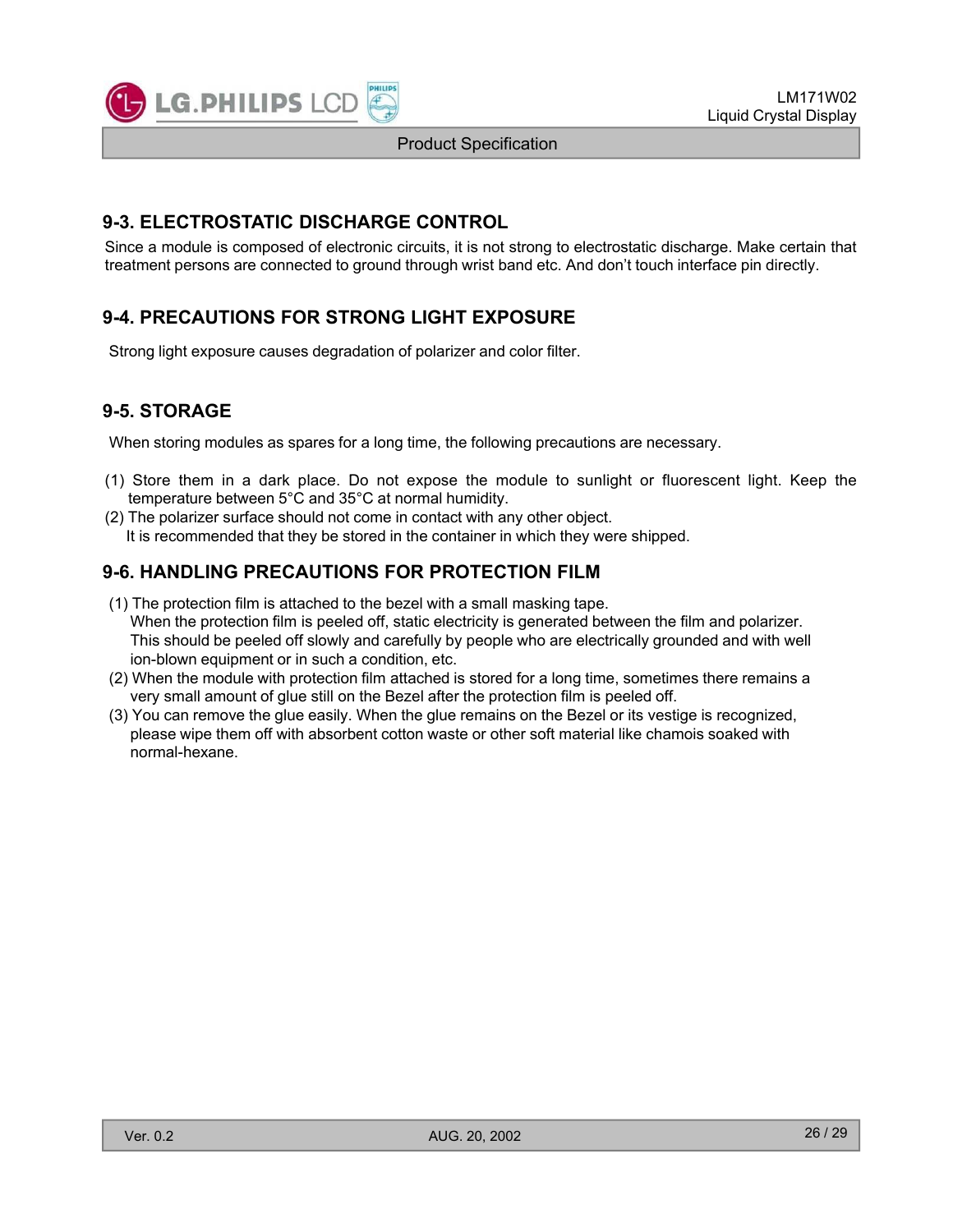

# **10. E-EDID DATA FOR LM171W02-A4**

| Byte#           | <b>Field Name</b>                          | <b>Comments</b>              | Value           | Value           |
|-----------------|--------------------------------------------|------------------------------|-----------------|-----------------|
| (HEX)           |                                            |                              | (HEX)           | (BIN)           |
|                 | <b>Header</b>                              |                              |                 |                 |
| 00              | 00 <sub>h</sub>                            |                              | $00 -$          | 00000000        |
| 01              | F <sub>th</sub>                            |                              | <b>FF</b>       | 11111111        |
| 02              | $F\!H\!D$                                  |                              | Æ.              | 11111111        |
| 03              | <b>FB</b>                                  |                              | Æ.              | <u>11111111</u> |
| $\Omega$ 4      | <b>FB</b>                                  |                              | Æ.              | 11111111        |
| 0 <sub>5</sub>  | <b>FB</b>                                  |                              | <u>FF</u>       | 11111111        |
| 06              | $F\rightarrow$                             |                              | Œ.              | 11111111        |
| 07              | 00 <sub>h</sub>                            |                              | 00 <sub>1</sub> | 00000000        |
|                 | <b>Vender/ Product ID</b>                  |                              |                 |                 |
| 08              | <b>ID Manufacture Name</b>                 | "APP"                        | 06              | 00000110        |
| 09              | <b>FISA 3- character ID</b>                |                              | 10              | 00010000        |
| $\Omega$        | <b>ID Product Code</b>                     | 9C, 27                       | 27              | 00100111        |
| 0B              |                                            |                              | 9C              | 10011100        |
| OC              | <b>ID Serial Number</b>                    | don't care                   | 00              | 00000000        |
| 0 <sub>D</sub>  |                                            |                              | 00              | 00000000        |
| 0 <sup>F</sup>  |                                            |                              | 00              | 00000000        |
| 0 <sup>F</sup>  |                                            |                              | 00              | 00000000        |
| 10 <sup>2</sup> | Week of manufacture = don't care           | don't care                   | 00              | 00000000        |
| 11              | Year of manufacture                        | 2002                         | OC              | 00001100        |
|                 | <b>FDID Version/Revision</b>               |                              |                 |                 |
| 12              | $FDID$ Structure version $#$               | 1                            | 01              | 00000001        |
| 13              | FDID Revision #                            | 3                            | 0 <sub>3</sub>  | 00000011        |
|                 | <b>Basic Display Parameters / Features</b> |                              |                 |                 |
| 14              | Video input definition                     | Digital                      | 80              | 10000000        |
| 15              | Max Himage size (cm)                       | 36.72cm                      | 25              | 00100101        |
| 16              | Max Vimage size (cm)                       | 22 95cm                      | 17              | 00010111        |
| 17              | Display Transfer Characteristic (gamma)    | 22                           | 78              | 01111000        |
| 18              | Feature support                            | <b>Active off, RCB Color</b> | 28              | 00101000        |
|                 | <b>Color Characteristics</b>               |                              |                 |                 |
| 19              | Red/Green low Bits                         |                              | 7E              | 01111110        |
| 1A              | Blue/White Low Bits                        |                              | 70              | 01110000        |
| 1B              | Red X                                      | $Rx = 0.626$                 | $\Delta$        | 10100000        |
| 1C              | Red Y                                      | $Ry = 0.347$                 | 58              | 01011000        |
| 1 <sub>D</sub>  | Green X                                    | $Gx = 0.308$                 | 4F              | 01001110        |
| 1F              | Green Y                                    | $Qy = 0.588$                 | 96              | 10010110        |
| 1F              | Blue X                                     | $Bx = 0.146$                 | 25              | 00100101        |
| 20              | <b>Blue Y</b>                              | $By = 0.109$                 | 1B              | 00011011        |
| 21              | <b>White X</b>                             | $Wk = 0.313$                 | 50              | 01010000        |
| 22              | <b>White Y</b>                             | $W = 0.329$                  | 54              | 01010100        |
|                 | <b>Established Timings</b>                 |                              |                 |                 |
| 23              | <b>Fstablished Timing L</b>                | N <sub>0</sub>               | 00              | 00000000        |
| 24              | <b>Fstablished Timing II</b>               | N <sub>0</sub>               | 00              | 00000000        |
| 25              | Manufacturer's Timings                     | N <sub>0</sub>               | 00              | 00000000        |
|                 | Standard Timing Identification             |                              |                 |                 |
| 26              | Standard Timing Identification 1           | not used                     | 01              | 00000001        |
| 27              | Standard Timing Identification 1           | not used                     | 01              | 00000001        |
| 28              | Standard Timing Identification 2           | not used                     | $\Omega$ 1      | 00000001        |
| 29              | Standard Timing Identification 2           | not used                     | 01              | 00000001        |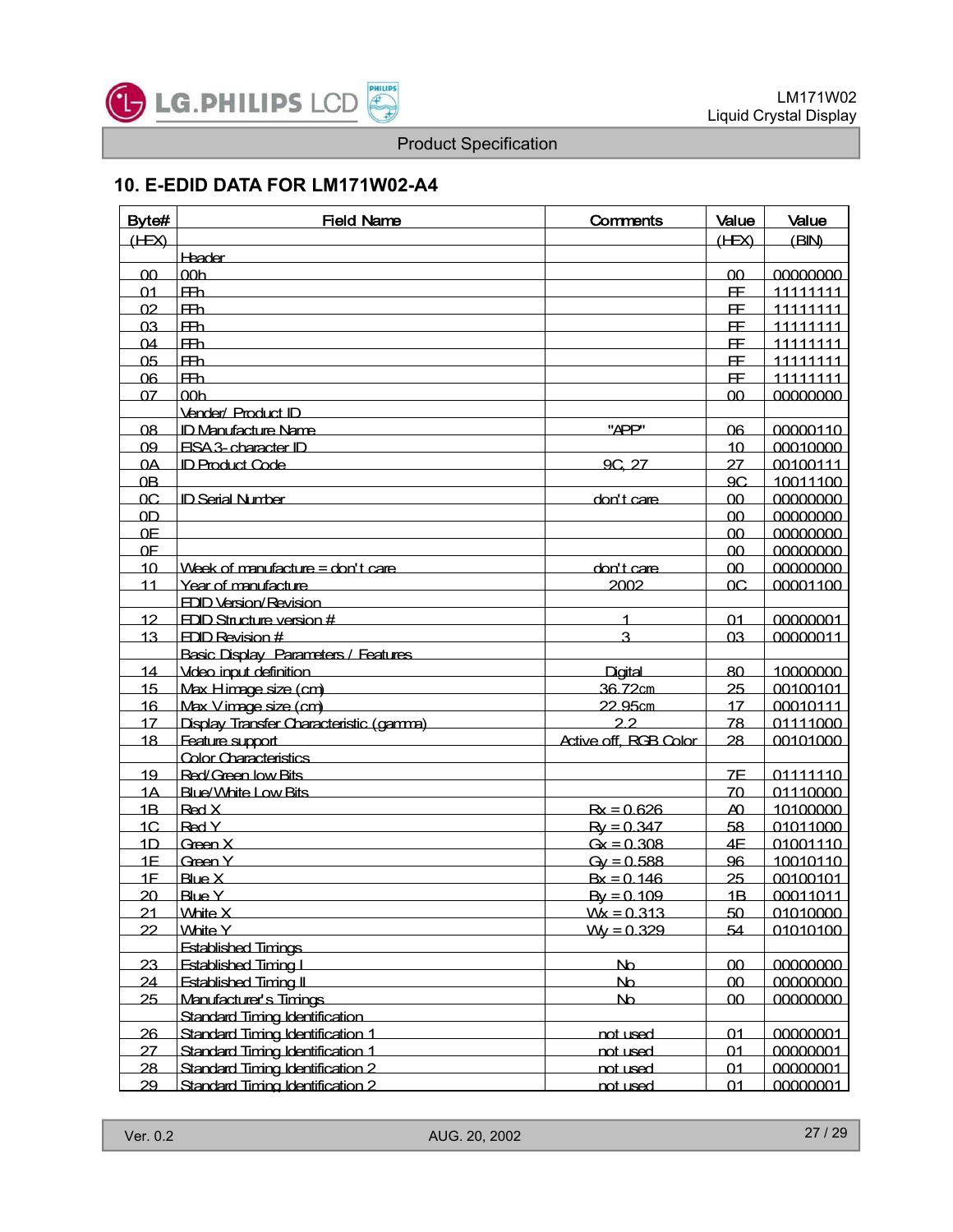

| Byte# | <b>Field Name</b>                                     | Comments        | Value          |          |
|-------|-------------------------------------------------------|-----------------|----------------|----------|
| (HEX) |                                                       |                 | (HEX)          | (BIM)    |
| 2A    | Standard Timing Identification 3                      | <u>not used</u> | 01             | 00000001 |
| 2B    | Standard Timing Identification 3                      | not used        | 01             | 00000001 |
| 2C    | Standard Timing Identification 4                      | not used        | 01             | 00000001 |
| 2D    | Standard Timing Identification 4                      | not used        | 01             | 00000001 |
| 2E    | Standard Timing Identification 5                      | not used        | 01             | 00000001 |
| 2E    | Standard Timing Identification 5                      | not used        | 01             | 00000001 |
| 30    | Standard Timing Identification 6                      | not used        | 01             | 00000001 |
| 31    | Standard Timing Identification 6                      | not used        | $^{\circ}$     | 00000001 |
| 32    | Standard Timing Identification 7                      | not used        | 01             | 00000001 |
| 33    | Standard Timing Identification 7                      | not used        | 01             | 00000001 |
| 34    | Standard Timing Identification 8                      | not used        | 01             | 00000001 |
| 35    | Standard Timing Identification 8                      | not used        | 01             | 00000001 |
|       | Detailed Timing Descriptor #1                         |                 |                |          |
| 36    | Pixel clock                                           | 96.21MHz        | 95             | 10010101 |
| 37    | 1440 X 900 @60                                        |                 | 25             | 00100101 |
| 38    | <b>Hbrizontal Active</b>                              | 1440 Pixels     | AO.            | 10100000 |
| 39    | <b>Horizontal Blanking</b>                            | 320 Pixels      | 40             | 01000000 |
| 3A    | Horizontal Active : Horizontal Blanking               |                 | 51             | 01010001 |
| 3B    | <b>Vertical Avtive</b>                                | $900$ I ines    | 84             | 10000100 |
| 3C    | <b>Vertical Blanking</b>                              | 12 Lines        | OC             | 00001100 |
| 3D    | Vertical Active : Vertical Blanking                   |                 | 30             | 00110000 |
| 3E    | Horizontal Sync. Offset                               | 64 Pixels       | 40             | 01000000 |
| 3E    | Horizontal Sync Pulse Width =                         | 32 Pixels       | 20             | 00100000 |
| 40    | Vertical Sync. Offset : Vertical Sync Width.          | 3 Lines         | 33             | 00110011 |
| 41    | Horizontal, Vertical Sync Offset/Width                |                 | 00             | 00000000 |
| 42    | Horizontal Image Size                                 | 367.2 mm        | 6F             | 01101111 |
| 43    | <b>Vertical Image Size</b>                            | 229.5 mm        | F <sub>5</sub> | 11100101 |
| 44    | Horizontal & Vertical Image Size                      |                 | 10             | 00010000 |
| 45    | <b>Horizontal Border</b>                              | <sup>0</sup>    | 0 <sub>0</sub> | 00000000 |
| 46    | <b>Vertical Border</b>                                | $\Omega$        | 0 <sub>0</sub> | 00000000 |
| 47    | Flags(Non-interlaced, Normal Display, no stereo.      |                 | 18             | 00011000 |
|       | Detailed Timing Descriptor #2 or Monitor Description. |                 |                |          |
| 48    |                                                       |                 | <u>00</u>      | 00000000 |
| 49    |                                                       |                 | 00             | 00000000 |
| 4A    |                                                       |                 | 00             | 00000000 |
| 4B    |                                                       |                 | <b>FE</b>      | 11111110 |
| AC    |                                                       |                 | 00             | 00000000 |
| 4D    |                                                       |                 | AC             | 01001100 |
| 4E    |                                                       | M               | 4D             | 01001101 |
| 4F    |                                                       | 1               | 31             | 00110001 |
| 50    |                                                       | $\overline{7}$  | 37             | 00110111 |
| 51    |                                                       | $\overline{1}$  | 31             | 00110001 |
| 52    |                                                       | W.              | 57             | 01010111 |
| 53    |                                                       | $\Omega$        | 30             | 00110000 |
| 55    |                                                       | $\overline{2}$  | 32             | 00110010 |
| 55    |                                                       |                 | 00             | 00000000 |
| 56    |                                                       |                 | 0 <sub>0</sub> | 00000000 |
| 57    |                                                       |                 | 00             | 00000000 |
| 58    |                                                       |                 | 00             | 00000000 |
| 59    |                                                       |                 | 00             | 00000000 |